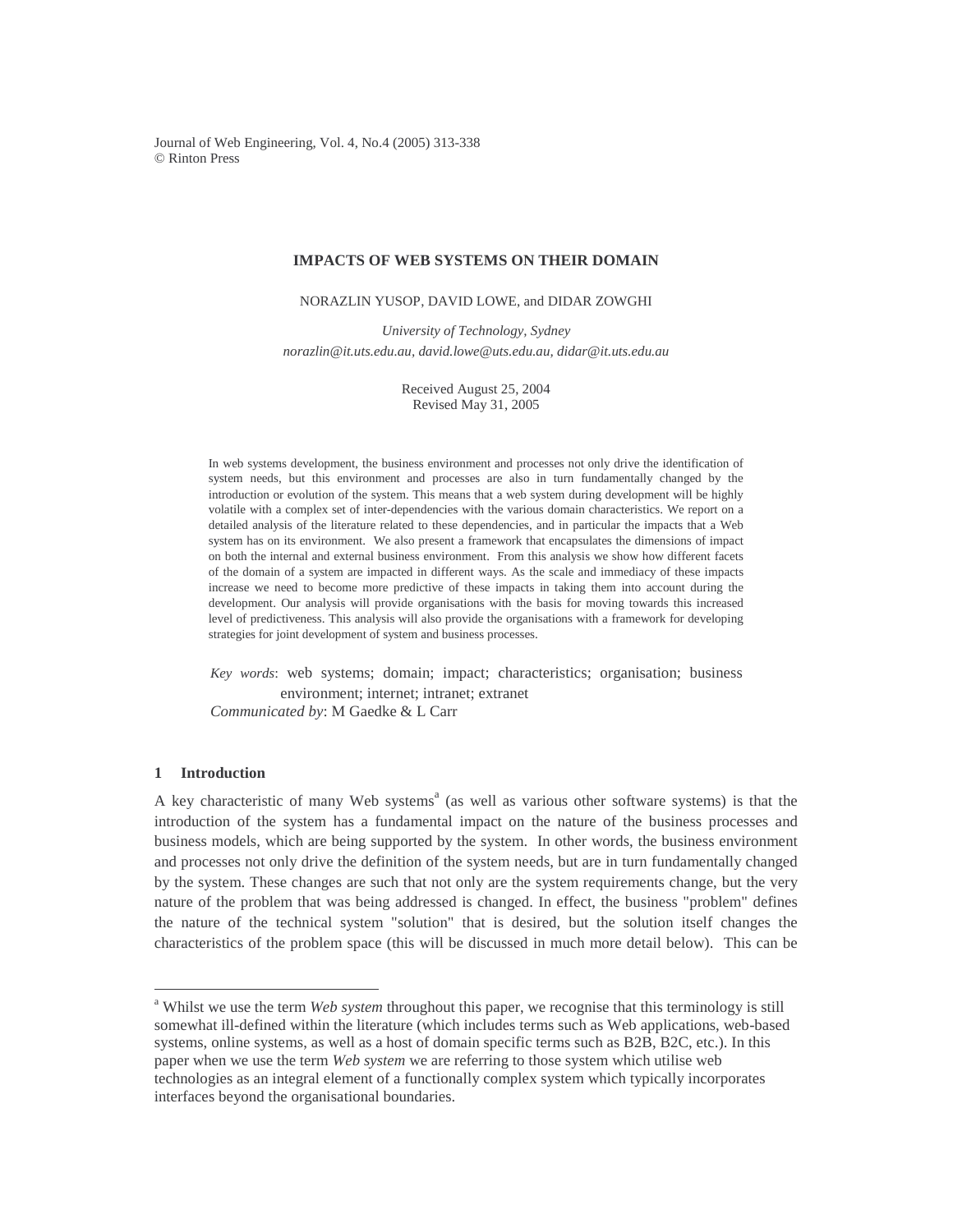described as solutions and problems being *mutually constituted* – a concept well understood in the area of social informatics [53] and requirements engineering [10].

Whilst this concept of mutual constitution – or its expression as a technical solution leading to substantial changes in the problem space – is typical of almost all systems development, it is particularly significant with Web systems. This is largely because of the scale and immediacy of the impacts that web systems can have on their domain. Whilst most computer-based systems development exhibits these characteristics, either the process impacts are sufficiently obvious to be taken into account relatively easily during initial development, or their scale is sufficiently constrained to allow them to be initially ignored and to then be addressed once the system has been implemented. It may be argued that this is the basis of Business Process Re-engineering  $(BPR) - i.e.$  a system is put in place, it has an effect on its environment, and then we post-hoc re-engineer the business processes to give a better fit to the now-in-place system). With Web systems (or rather the class of development for which Web systems form an exemplar) the scale of impacts on the problem domain is sufficiently large and immediate that they should not be overlooked during the initial system development. The impacts also extend, in many cases, beyond the organizational boundary, and are therefore more visible externally (and as such affect relationships with external stakeholders).

An alternative way of viewing this issue is that in systems development where the scale of system impacts on the business processes is less, we can afford to be somewhat reactive in our response to these impacts (indeed, BPR is largely a reactive process). We can build the system, identify the impacts and then reengineer the business process (and maybe even aspects of the system) to obtain a better "fit". As the scale of the impacts increases, we need to become more predictive of these impacts and take them into account during the initial development. In other words, we need to be able to anticipate what the likely impacts will be and factor them into a joint development of the system and the revised business processes.

Whilst there has been a significant body of work looking at specific impacts of Web system, this has not been drawn together into an overall framework. This paper presents a framework that encapsulates the dimensions of impact in the *domain of context, domain of mutual influence and domain of effect.* This analysis will provide organisations with a framework for developing strategies for joint development of system and business processes. It will also serve as value-added knowledge for the companies in understanding the strengths, weaknesses, opportunities and threats that may affect their system, organisation and stakeholders (e.g. trading partners). These dimensions and their characteristics are derived from a comprehensive analysis of the literature across a wide range of disciplines.

In essence this analysis of the literature, and our consequent framework, address the following research questions:

In the development of a web system, what are the system characteristics that impact on the *organisation's business environment (system, organisation and stakeholders) and what is the nature of these impacts?* 

*Are different domains impacted in fundamentally different ways by the introduction of web systems, and if so then what are the differences?* 

In the next section, **Section 2**, we will discuss the research method that we have undertaken for this study. In **Section 3**, we will discuss the existing literature and web system types. In **Section 4**, we will discuss our terminology of domain of context, domain of mutual influence and domain of effect.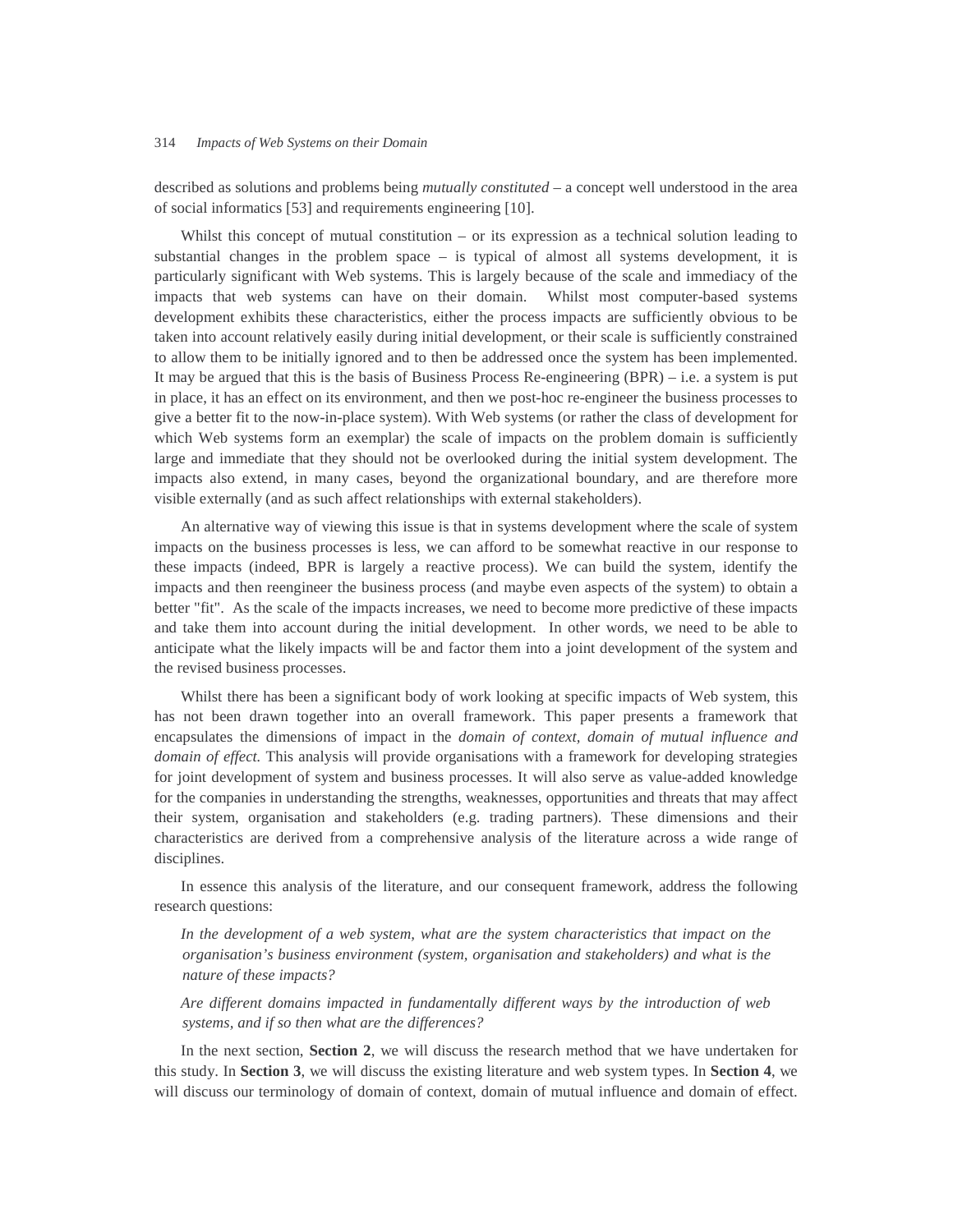In **Section 5**, we will discuss the framework that we have developed and evaluate the facets of the domain that are being impacted by the development of web systems. In **Section 6**, we will also discuss the types of impact and the characteristics that impact on the boundary of the different environments. In **Section 7**, we discuss the implications this research will have on the organisations and also present a preliminary a case study. In **Section 8**, we conclude this paper and briefly present our future research plan.

## **2 Research Method**

Content analysis and case study are the two research methods being employed in this study. In the first stage of the research, content analysis is used to identify inter-dependencies between web systems and their environment. Content analysis technique is used as the research method for making valid inferences from the identified research literature [42]. Content analysis as a research method is different to a basic literature review in that the researcher searches for predetermined themes and uses the material as data [59]. There are two types of content analysis technique, which are qualitative and quantitative. For quantitative analysis technique, appropriate statistical analyses on frequencies or percentages are used to determine whether significant differences exist relevant to the research question [37]. We focus on analysing the data qualitatively in that the primary aim is to determine the range of significant characteristics of web systems rather than a ranking of issues [37, cited in 59]. In analysing the data qualitatively, contents of practitioner and academic literature are coded in terms of predetermined and precisely defined characteristics [37]. The content analysis identified several characteristics of the system, organisation and the external environment that impact or are impacted by the development of web systems and the inter-dependencies of these characteristics and their environment. These findings are then used to formulate a framework which comprises of six dimensions of the web systems impacts*.* Appendix 1 contains a summary of the impacts that have been identified in the literature.

 The generic types of impacts that have been collected and characterised from the literature become the basis of questions to be used in the second stage of data gathering, which is the case study. A series of industrial case studies will be conducted on organisations that have adopted Web systems for their businesses in recent years. The goal of the case study is to reaffirm from practice the types and levels of impacts that we have found in the literature and to develop a clearer understanding of the mutual dependency between application solutions and the organisational context of the web applications. Furthermore, there may be more specific (fine grained) types of impacts that will be discovered from the practitioners that could complement our findings from the content analysis exercise. In this paper, results from a preliminary industry case study is presented and discussed.

## **3 Existing Literature**

In considering the impacts of web systems we undertook an analysis of literature from diverse disciplines including: marketing; management; logistics; engineering; information systems; information technology; and manufacturing. Each impact that is identified is then categorised along a number of different dimensions: the characteristic that causes the impact; the characteristic that is impacted upon; the type of web system which exhibits this characteristic; the extent of the impact; and whether the impact is considered to be positive or negative. Appendix 1 presents the examples of literature including references and the context of the framework that we will explain in the following sections.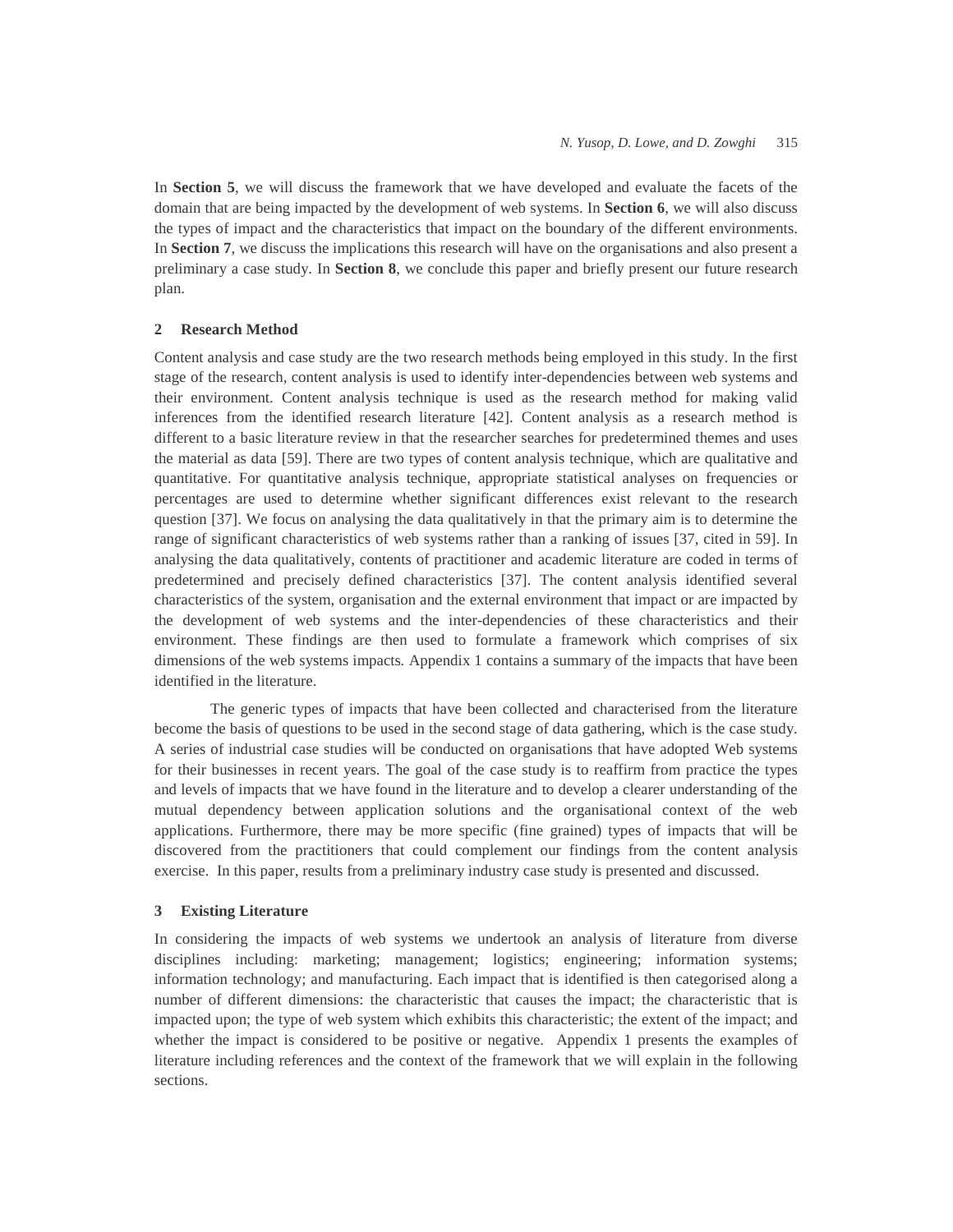### *3.1 Types of Web Systems*

Many of the studies which identified specific web system impacts also specifically related these to particular types of Web systems. Whilst the definition of Web system varies, a useful working definition is a system that is designed and developed using a web based technology. "*Web systems are different from conventional software systems. They are developed in shorter timeframes, and with smaller budgets, meet a more generic set of requirements, and generally serve a less specific user group. They are often developed very quickly from templated solutions, using coarse-grained authoring tools, and by the efforts of a multi-disciplinary team*" [38].

E-business and e-commerce systems are considered as among the different types of web systems. E-commerce is defined "as the buying and selling over digital media" [35]. E-commerce is defined "*as an emerging concept that describes the process of buying and selling or exchanging products, services, and information via computer networks including the Internet*" [63]. E-business definition encompasses e-commerce and includes both front-and back-office applications that form the engine for modern business. E-business definition refers to a broader definition of E-commerce, which is not just buying and selling but also servicing customers and collaborating with business partners, and conducting electronic transactions within an organisation [63]. E-business is about the transformation of key business processes through the use of Internet technologies. It is about supply chain management, cycle time, speed, and globalisation [20]. Systems are also widely categorised based on their level of user access. **Internet** systems are typically viewed as public and global [63]. Conversely, **Intranet** system utilise a corporate LAN or wide area network (WAN) that uses Internet technology but is secured behind companies' firewalls. The term **Extranet** uses the Internet to link intranets in different locations [63]. Extranets provide secured connectivity between a corporation's intranets and the intranets of its business partners, materials suppliers, financial services, government and customers. Since an extranet allows connectivity between businesses through the Internet, it is open and flexible platform for supply chain management.

### *3.2 Impacts of Web Systems*

Using electronic commerce tools such as Internet electronic data interchange (EDI), less costly extranets and intranets, web storefronts, web-based products, or service information can reduce the systems and transaction cost that the organisations will have to bear [47]. These tools enable the buyers and sellers to get shared information on updated information pertaining to inventories, orders and shipments. This is a positive impact for both parties as it eliminates the need to install and maintain expensive proprietary networks. This then leads to substantial cost savings which can effectively be passed on to the end user.

Web systems development can also pose negative impacts to the organisation and its systems. With new technology, such as web systems, new forms of threats are encountered regularly. These threats include intrusion and illegal access to proprietary data, virus attacks, denial of service attacks, and illegal acquisition or distribution of data that is copyrighted. Some of these problems are more critical with intranet system where there is often a lack of full implementation of firewalls and encryption technology. The threats that the organisation face also impact on the organisation's systems, whereby the systems need to be safeguarded with sophisticated security measures that support mutual authentication, fine grain authentication, communication integrity, confidentiality, nonrepudiation, and authorization. Security poses a high impact on the organisation and the system development because there is no security technology that can secure the system effectively.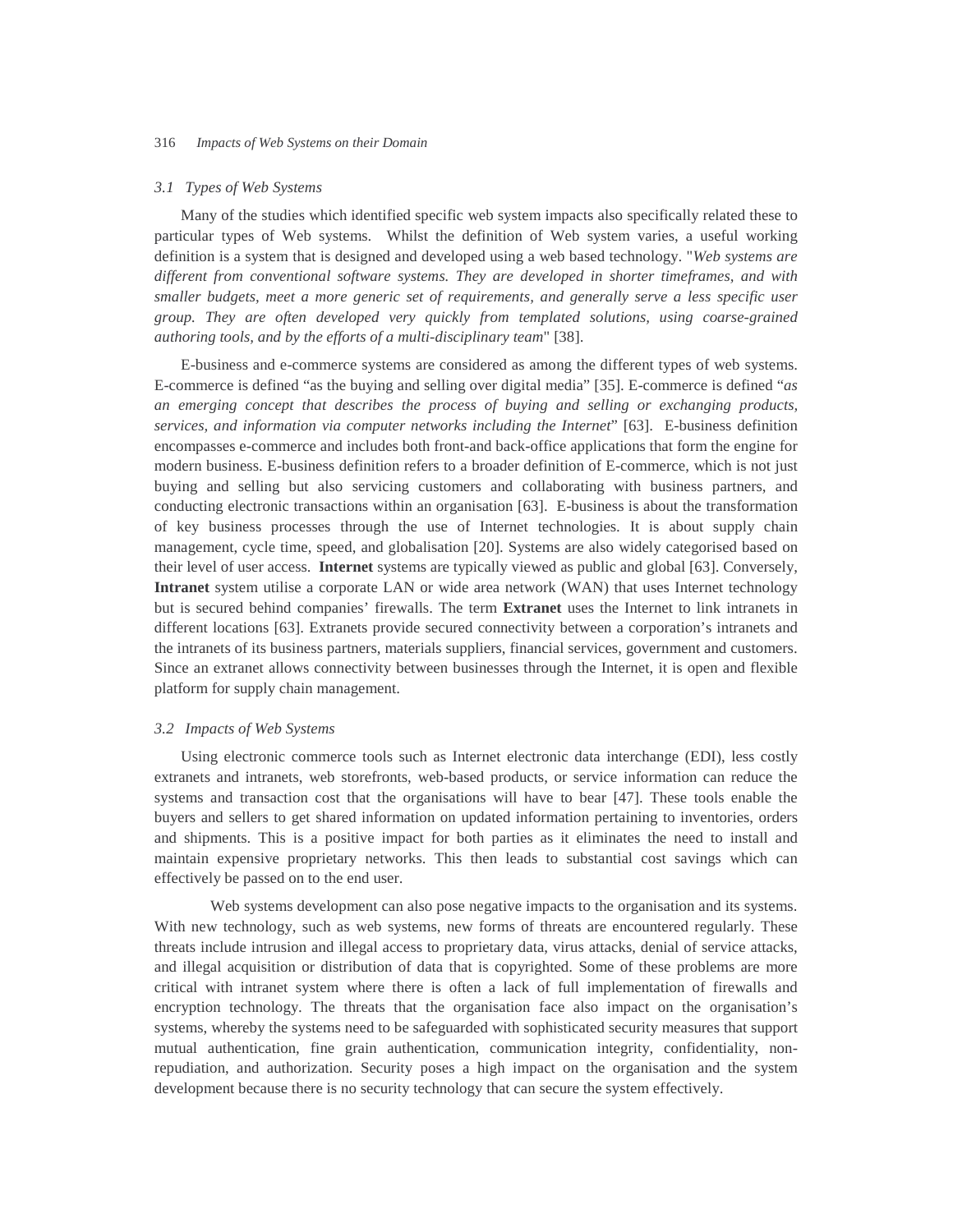Most of the literature tends to highlight aspects such as the impact of electronic commerce tools on the reduction of business costs [47] and changes to business processes – particularly as they relate to aspects such as supply chains. These impacts can be both positive (such as increased customer satisfaction) and negative (such as increased vulnerability to security breaches). E-business interfaces are critical in any web system projects as it aligns the supply chain processes. However, it is also critical that organisations ensure that the different web applications and tools can be integrated seamlessly with the organisation's system and the system of its trading partners [7]. Any development of a new system, particularly web systems will pose a significant impact on the other system components that are already in place. Despite this, there has been little research on systemizing or structuring the nature of these impacts.

### **4 Domain of Context, Domain of Mutual Influence and Domain of Effect**

As discussed above, a Web system and its problem domain are mutually constituted  $-$  i.e. have an inter-dependence such they impact each other. This problem domain involves characteristics of both the organisation hosting the system and external environment that relates to it. These characteristics can be grouped into several sub-domains, which are useful in understanding and reasoning about the inter-dependencies. These are shown in Figure 1 below.

The *Domain of Context* is made up of those characteristics of a systems domain, which provide a context for the system (i.e. affect the design of the system in some direct and immediate way). For example, both existing business processes and a legal regulatory framework may affect the design of the system, and are therefore part of its domain of context. As shown in Figure 1, *A* and *B* are characteristics of a systems domain that provide the context for *X*, which is the system.

The *Domain of Effect* is made up of those characteristics of a systems domain which are impacted upon in some direct and immediate way by the introduction of the system. For example, both existing workflows and customer expectations will often be impacted upon by the system, and are therefore part of the domain of effect. This is shown in Figure 1, where *B* and *C* are characteristics of a systems domain which are impacted by *X*, which is the system.

The *Domain of Mutual Influence* is the intersection of the domain of context and the domain of effect – i.e. it is made up of those characteristics of a systems domain which both impact the design of the system, and which are potentially impacted upon by the introduction of the system. Taking the previous example, existing business process are likely to be part of the domain of mutual influence (since they influence the system design, but will also be changed by the system) but legal frameworks will not (since, whilst they affect the system design, they are unlikely to be directly impacted upon by the system). As shown in Figure 1, the system design which is *X* impacts on *B*, which is the characteristic of the systems domain, the latter in turn impact back on *X*,. Hence both *X* and *B* are mutually impacted

Examination of existing literature highlights numerous characteristics which impact the system design, but which also are impacted by the introduction or modification of web systems. These typically relate to the business processes, systems, operations, structure and communication between the organisation's employees and with the various trading partners, such as customers, suppliers and manufacturers. Within an organisation, web systems often have a more direct impact. Studies that have been undertaken typically characterise impacts as either positive or negative (or strengths and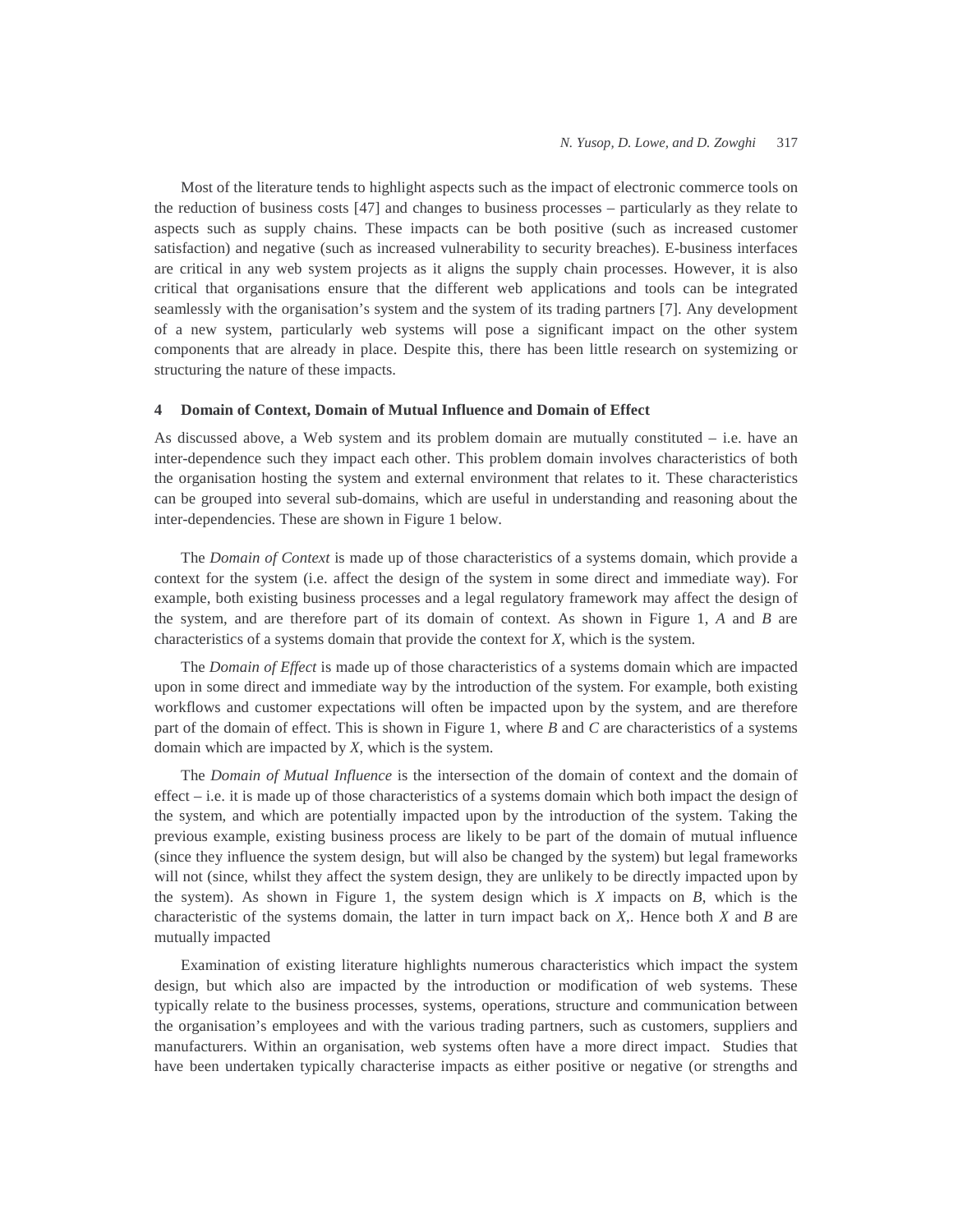weaknesses) for the organisation, depending on the types, effect and level of impact each has on the organisation.



Figure 1. Domain of Context, Domain of Influence, Domain of Effect

# **5 Framework**

 From the web system impacts discussed in the literature (and summarised in Appendix 1) it can be observed that different web systems have different impacts on the business environment. In Appendix 1, these impacts are classified into six dimensions. The six dimensions of impacts form the first part of the Framework, which comprises the Domain of Context, Domain of Effect and Domain of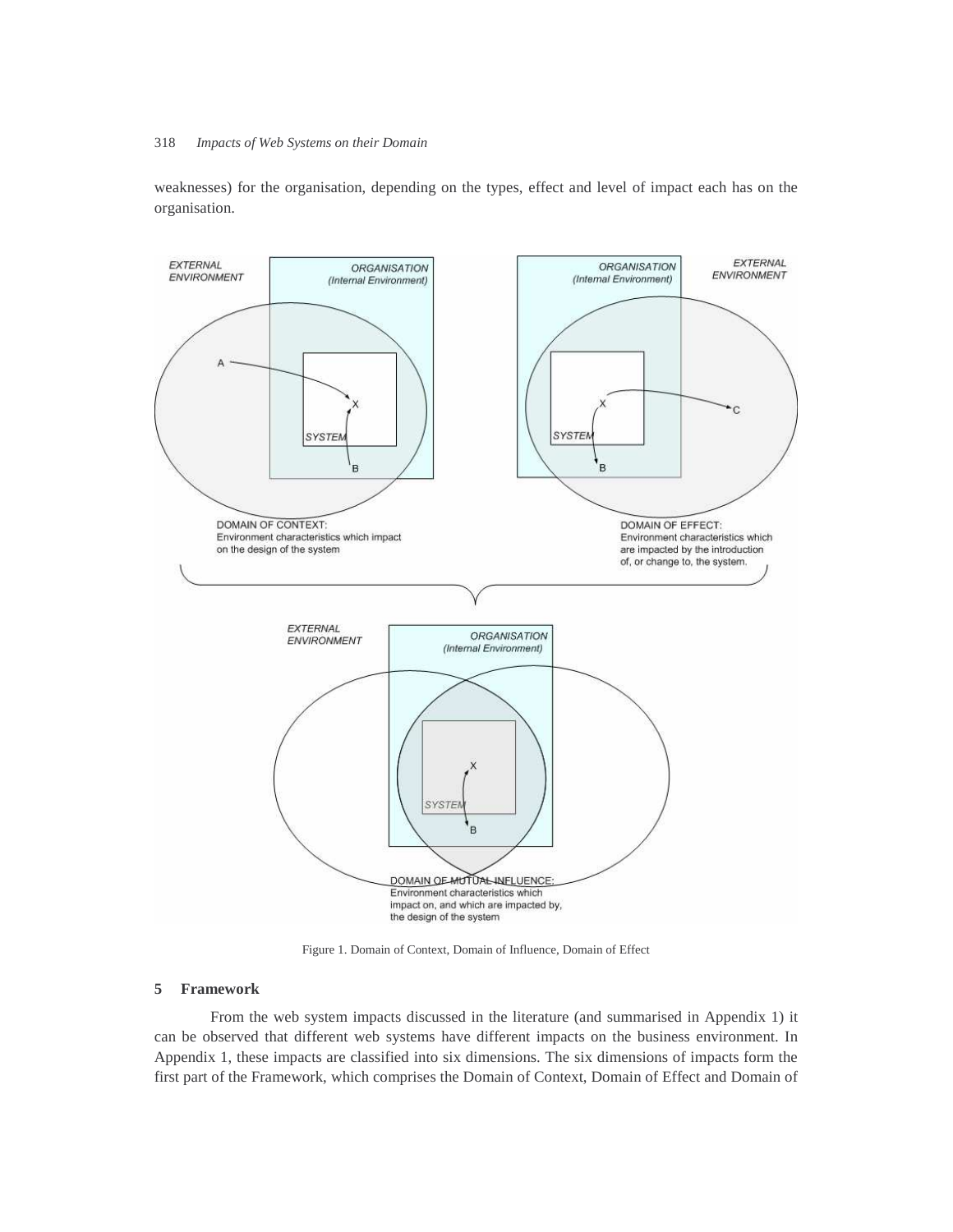Mutual Influence that we propose in this paper. We have identified six dimensions of these impacts, as follows:

- **Characteristic which affect**: the system characteristic which has an affect on its domain, or a domain characteristic which has an effect on the system;
- **Characteristic which is affected**: the characteristic of system or it's domain which is affected
- **Types of Web System**: The types of system for which this impact applies: e.g. internet, intranet and extranet.
- **Facet of Domain:** Whether the characteristics that are impacting, and which are impacted upon, are part of the system, the organisation, or the external environment (e.g.  $0 \rightarrow S$ indicates an organisational characteristic and a system characteristic which impact on each other).
- **Effect**: whether the impact is viewed as having a positive or a negative effect on business operations;
- **Level**: extent of the impact, e.g. high, medium, low.

These dimensions form the framework that we propose in this paper. Let us illustrate the framework with an example. As depicted at the top of Appendix 1, a shorter cycle time of product ordering and delivery is a **characteristic which affects** the time and speed of business operations. Time and speed is therefore a **characteristic** of the business environment which **is affected** by the introduction of a web system. This type of impact is typically most evident in internet and extranet **web system**s and most commonly affects the internal organisation **facet** of the **domain**. The impact on time and speed generally has a positive **effect** and high **level** of impact on the organisation [9, 63]. The dimensions of impact are explained in detail with examples in the section below.

In this paper we have identified five different facets of the domain which can have mutual impacts: the *domain of context*, the *domain of mutual influence*, the *domain of effect*, the *system* itself and the *organization* which hosts this system. Domain of context, the domain of mutual influence, the domain of effect can also be considered as sub domains but system and organisation are not. As shown in Appendix 1, facets of the domain are impacted in different ways. We explain below these facets and the characteristics of these facets that are impacted.

## *5.1 Domain of Context*

As discussed in Section 4, the domain of context has an indirect impact on the organisation, system and trading partners. The decisions and business initiatives, such as the development of the web based system, have strong implication on how business activities will be conducted between these two parties. From the analysis of the literature (refer to Appendix 1), the characteristics of the domain of context that impact on the system and organisation include aspects such as: the level and type of competition; legal and ethical issues; web technology adoption and client uncertainty. For brevity, only 3 of these will be discussed below: competition; policy issues; and technology adoption.

**Competition** is a characteristic that impacts on the industry as a whole, and hence individual organisations and ultimately the systems under development. In the computer software industry competition plays an important role and has a strong impact on the corporations' strength and existence in the marketplace [64]. In this industry competitive intelligence comes from an up-to-date knowledge of environmental trends and competitive activity and a willingness to risk a current advantage for a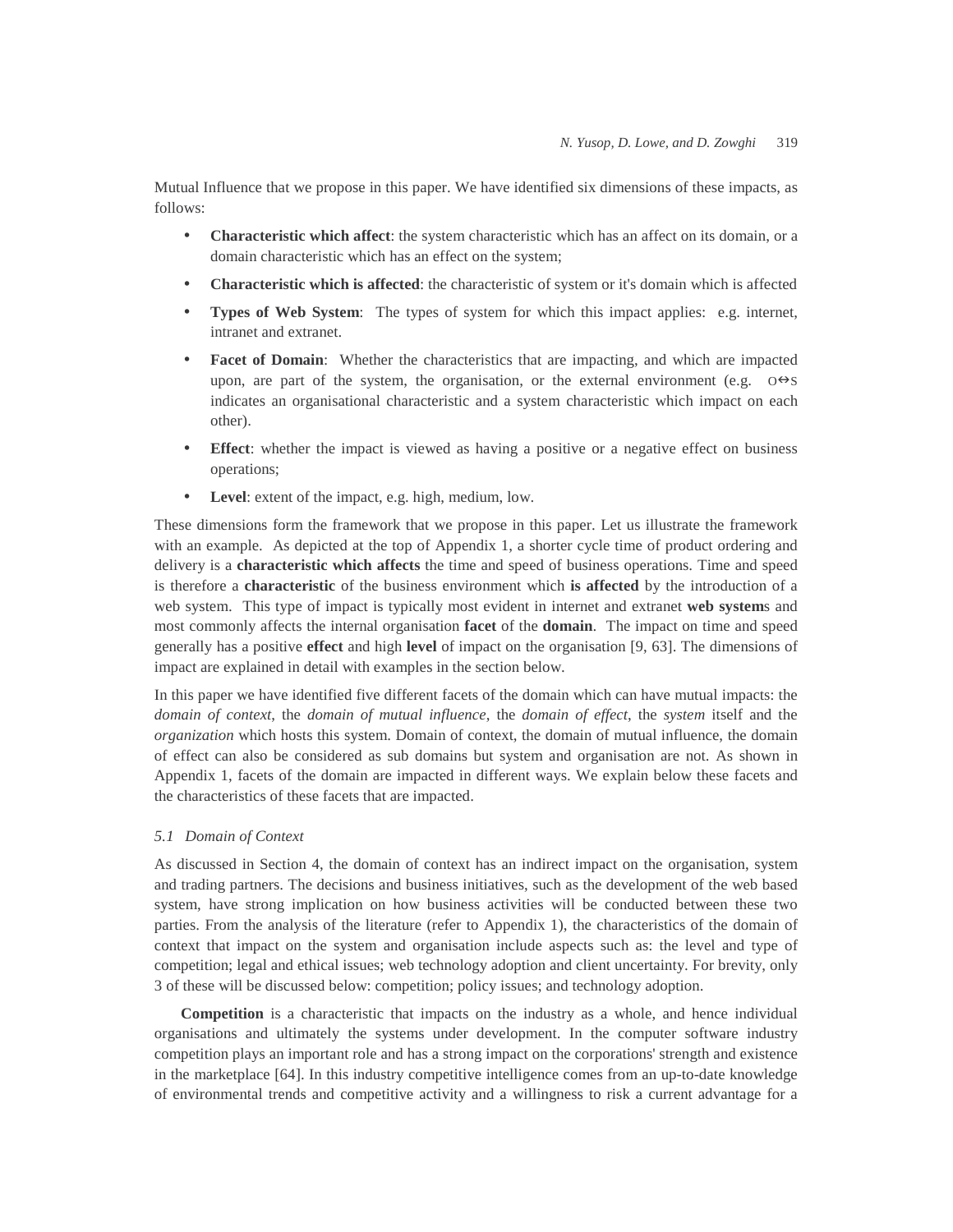possible new advantage. A company in the current market needs to compete with both domestic and global competitors in order to survive [14]. Rapid changes in technology create an environment where competitors can change quickly. Web systems are an example of such technology, where their adoption has exposed companies to greater competition. Competitors on the Internet evolve rapidly and this makes it difficult for organisations to keep developing and changing their competitive intelligence [31]. In e-commerce and e-business, in order to stay ahead, organisations need to have a strategic focus on both the competitors (economies of scale) and customers (economies of scope). Organisations face a greater risk when they do not truly understand their customers at the one-to-one level, and unable to capitalise on its relationships by responding with appropriate products and/or services [31]. This can be done by capturing the value from customers. Value is measured at a single point of time. In e-businesses the value that the organisations create and control changes over time. It is therefore critical that organisations be vigilant in determining that the value they provide is not being eroded as competitors introduce new business designs, restructure their business models, and offer new value propositions. This poses a threat to the organisation's business viability as competitors aim to take over part or all of the customer's value system. Appendix 1 (row 21), shows that competition from existing and new firms have an indirect impact on the organisation's system.

The technologies underpinning web systems are still relatively new and changing rapidly. With electronic commerce, for example, the **legal, ethical and other public policy issues** that are necessary for supporting or controlling e-commerce applications are still evolving. The key legal issues relating to e-commerce are: privacy; intellectual property rights (copyrights and trademarks); free speech; consumer protection; and other legal issues (includes topics such as validity of contracts, jurisdiction over trades, encryption policies) and ethical issues [63]. Ethical issues particularly are difficult to define, as it is a branch of philosophy that deals with what is considered to be right and wrong. Appendix 1 (row number 22), shows that regularity framework affect on the unidentified system characteristic of the e-business system. The legal regulatory frameworks are therefore identified as a characteristic that provides a key context for e-business systems.

**Web technology adoption** between all entities (such as the organisation, customers and suppliers) impact on both the system and the organisation. Interview respondents in a study reported that interaction and market access are two key components of successful connectivity [25]. Web systems impact on how suppliers and customers interact and do business via the Internet. The network functionality of web systems allows the suppliers and customers to interconnect and rely on the "system-to-system connection". The respondents view e-commerce as a way to open and remove suppliers and customers. The Internet also allows companies to communicate and share information across the supply chain. Another component is market access, which is the companies' ability to access customers they could not reach before the introduction of web systems. It also enables companies to gain critical mass. Critical mass is the threshold of network suppliers and customers needed to make their business model successful. Companies use Internet adoption as part of their business model to bring other companies to their network, which then allows them to reach critical mass more quickly. On the Internet, information flows are multidirectional [30, cited in 25]. Web-based system allows ecommerce technology to provide information visibility throughout the supply chain. The system allows supply chain members to view real time data via the Internet and it offers value for someone who can deploy solutions effectively, link someone to their trading partners, and allow them total visibility to the supply chain. E-commerce technology has a positive impact on the supply chain as it allows information visibility, which in turn allows companies to integrate their system components on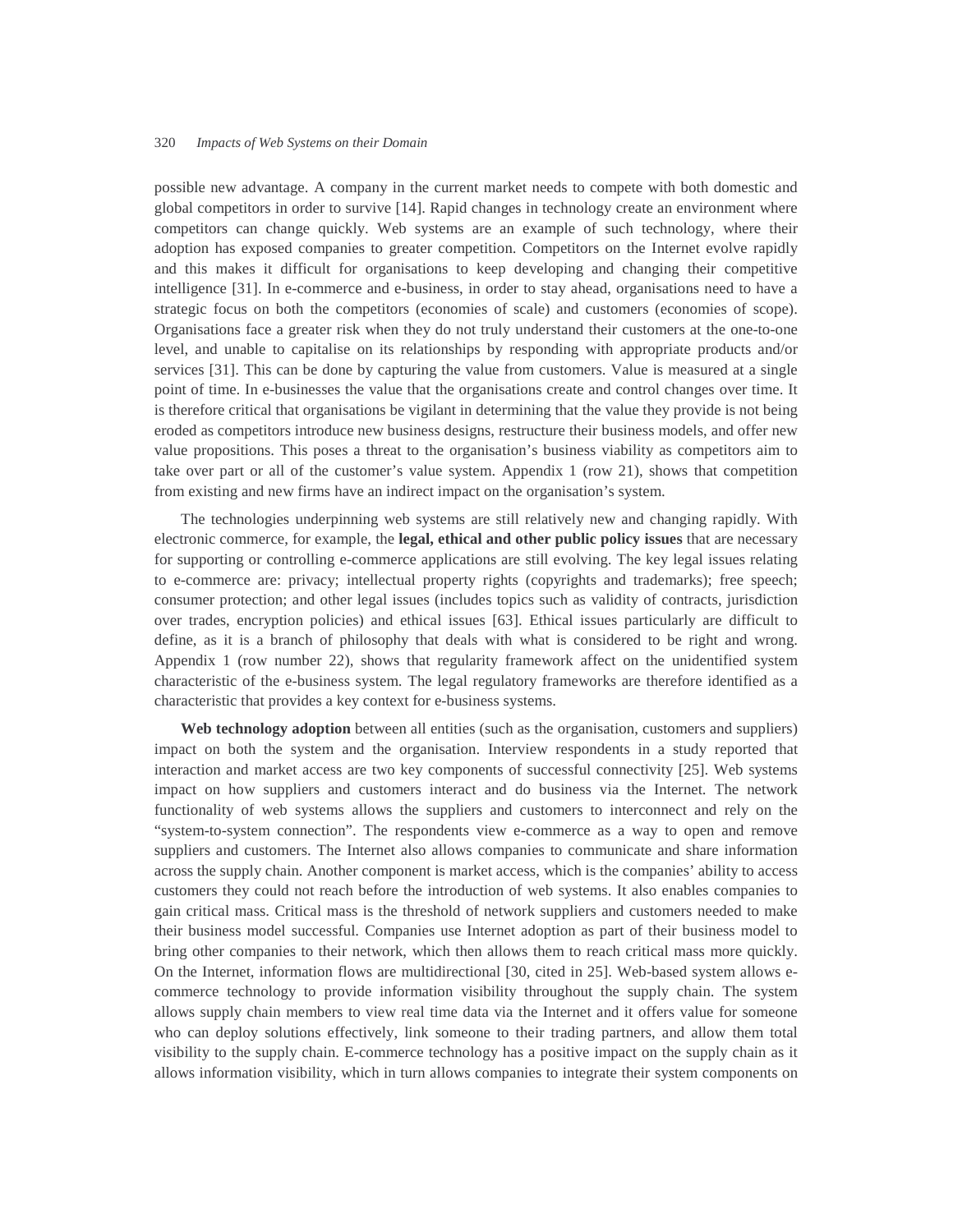production planning and scheduling and inventory control, and implement that through the supply chain thus later getting into just-in-time service/product delivery.

# *5.2 Domain of Mutual Influence*

The characteristics of the *Domain of Mutual Influence* are those characteristics of the domain which affect the system, but which are in turn directly and immediately affected by the system (e.g. business processes, or – for most web systems – the external customers). Some of the key characteristics are discussed below.

**Value exchange** processes and activities between the organisation and its intermediaries are identified as a characteristic of the organisation that impact on the system. In e-business, process of intermediation and disintermediation presents specific e-business risks for traditional sellers [27]. For example; intermediaries such as brokers might easily disappear or re-appear in an e-business environment. This is because buyers might decide to use a middle person (intermediary) to increase their combined buying power and seek better negotiations with the sellers. Due to this issue, it is important to show who is doing what with whom as e-business is more flexible [27]. This will have significant impact on the e-business project if there is no differentiation in the value offered by the different entities. An important issue in e-commerce business model design is the assignment of value activities to actors.

Web systems also offer customers a distinct customer service value, compared to traditional business systems. The types of customer service offered via the web systems include answering customer enquiries, providing search and comparison activities, providing technical information to customers and allowing customers to track order status [63]. Most banks and financial institutions allow their customers to view their account balance, status of stock portfolio, loan application anywhere and at any time via an extranet. FedEx, for example, allows their customers to track their packages. Amazon on the other hand, notifies the customer by e-mail the acceptance of their order, the anticipated delivery dates, and later on, the actual delivery date. The Internet also allows customers to customise and order online. Dell Computer and Gateway 2000 provide the customers with prepackaged specials and given the option to custom-build the computers of their choice. The customers are able to handle troubleshooting easily as these companies allow the customers to download manuals and solutions at any time. These types of customer service offer varied value to the customer. As shown in Appendix 1, the facets of the domain impacted are labeled as  $O \leftrightarrow S$ , which explains that the characteristics of the organisation facet and the characteristics of the system facet are mutually influenced.

**Security** is a critical characteristic as in e-business and e-commerce functions, web systems interfaces into business functions of a corporation. As a result of this, security of the business transactions and process need to be safeguarded. Security poses a high impact on the organisation and the system development because there is no security technology that can secure the system effectively. SSL however falls short in areas of storing a secured message in a queue for processing, relaying a message through third parties and tunneling a message over other protocols [45]. Access to proprietary data and in particular the scope and variety of information available through search engines are among the major issues that organisations need to focus on [47]. Currently, web-based selling and purchase tools have yet to fully address the security concerns. Replacing paper documents with electronic documentation has an undesirable impact on the organisation security. This is due to the possibility of permitting open links to proprietary data, and that electronic document lacks permanency and legal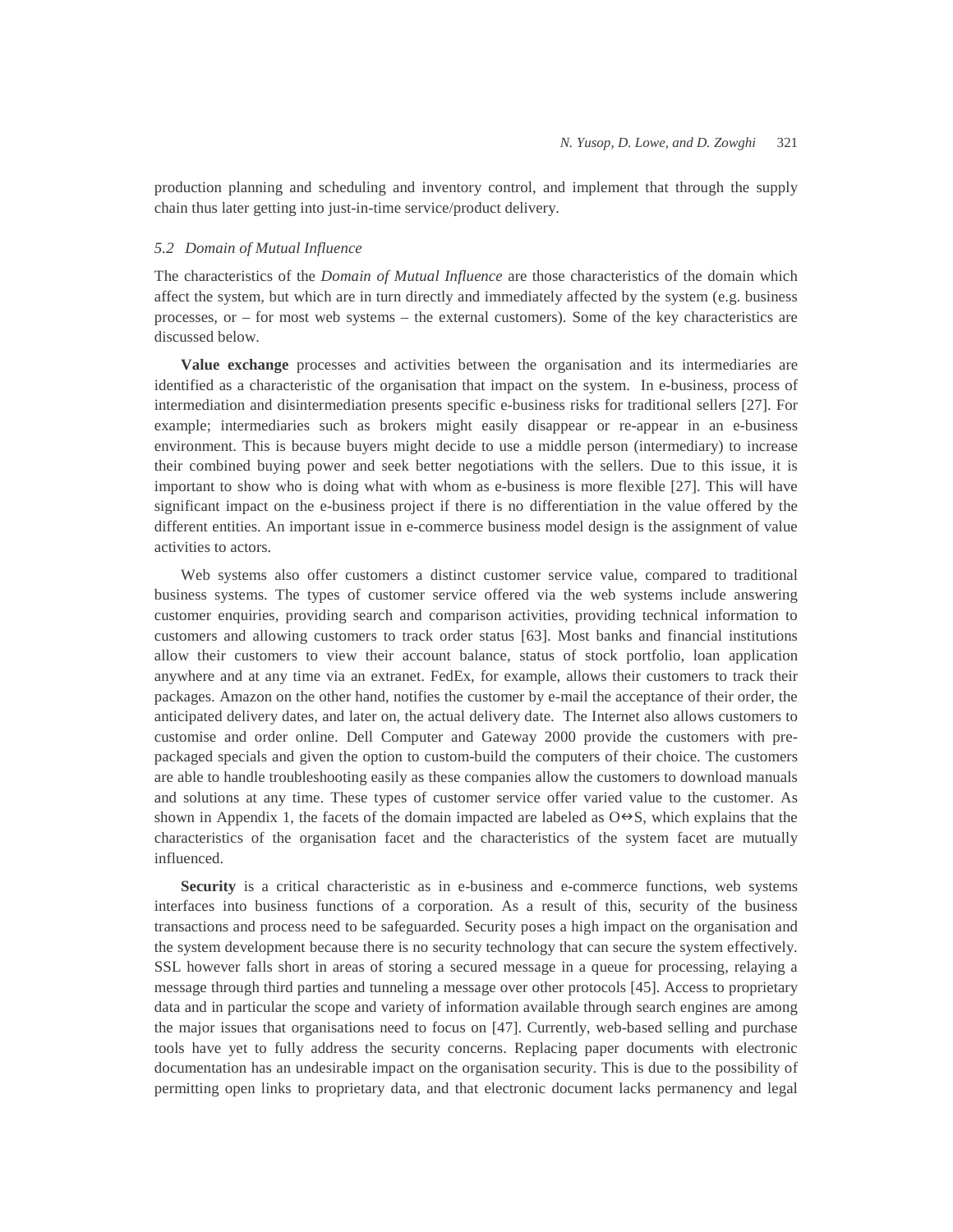legitimacy of paper. In Appendix 1 row 7, it shows that Security is a characteristic of the organisation which impacts on the system and in return it directly impacts back on the organisation.

## *5.3 The Domain of Effect*

The Domain of Effect is made up of those characteristics of the systems domain which are impacted upon in some direct and immediate way by the introduction of, or changes to, the web system. For example, business workflows and customer expectations are characteristics that are often impacted upon by the system, and are therefore part of the domain of effect.

Traditional **workflow** environments concentrated on the internal business process, where work is routed from one user to the next [43]. Users and roles are regarded as static and processes are imposed on workers so as to ensure that the appropriate controls were maintained. This work practice is not applicable to the needs of the modern enterprise with outsourced processes and complex partnerships, and hence traditional models of internal control delivered via workflow is no longer relevant. Webbased workflow systems allow applications to 'wrap' resources of routing information via email, where a unique link is provided for them to login to the server and carry out the next step in the process. Web-based infrastructure provides a low cost mechanism to keep participants informed of required actions. The web system therefore impacts on the workflow process of the organisation as it changes the communication processes between one employee to another (or between the company and the supplier) and business operational processes.

A workflow system is ineffective unless the results are accessible to the people who are to carry out the processes. Web-based workflow systems such as WWWorkflow provide process mediation service that utilise tools that users already have and know how to use [2]. The authors state that in this system, the users interact using their Web browser and retrieve a list for which they are currently responsible for. This system is designed to interoperate seamlessly with Intranet applications. Organisations need to consider several factors that typically impact the workflow system, as to whether it offers the right solution for the job, which includes new work practices and processes, cultural impacts of the system, the technology platform and the implementation [18]. The implementation of a workflow system is influenced by the amount of change required by the organisation [18]. In addition, the greater the level of change in behaviour and process, the longer and more difficult the selection and the implementation of a workflow system will be [18].

**Customer expectation** is another characteristic that is directly impacted upon by the web system. B2B (business-to-business) e-commerce applications become enabling technologies that yields added value in a broader context (other than the technical context), which look on new competitive strategies and innovative organisational structures that impact on customer expectations [23]. Organisations worldwide are faced with growing competitive pressures through open markets and the shift from seller markets to buyer markets. They therefore seek to replace their (legal) applications systems with better, network-based architectures, which in turn impact on the customer expectations. The constantly spreading use of network infrastructure (like the Internet) entails new possibilities and adds a new quality to inter-organisational cooperation. With the Internet, companies may now cooperate locally and also globally with any company offering needed assets (knowledge and products) at best quality and lower costs to gain competitive advantage. The Internet facilitates a competitive strategy such as mass customization. In mass customization, a network of manufacturers, suppliers, and retailers is established. A tight integration of suppliers and coordination of inter-organisational production processes are critical success factors for a mass customization strategy. In B2B e-commerce, customers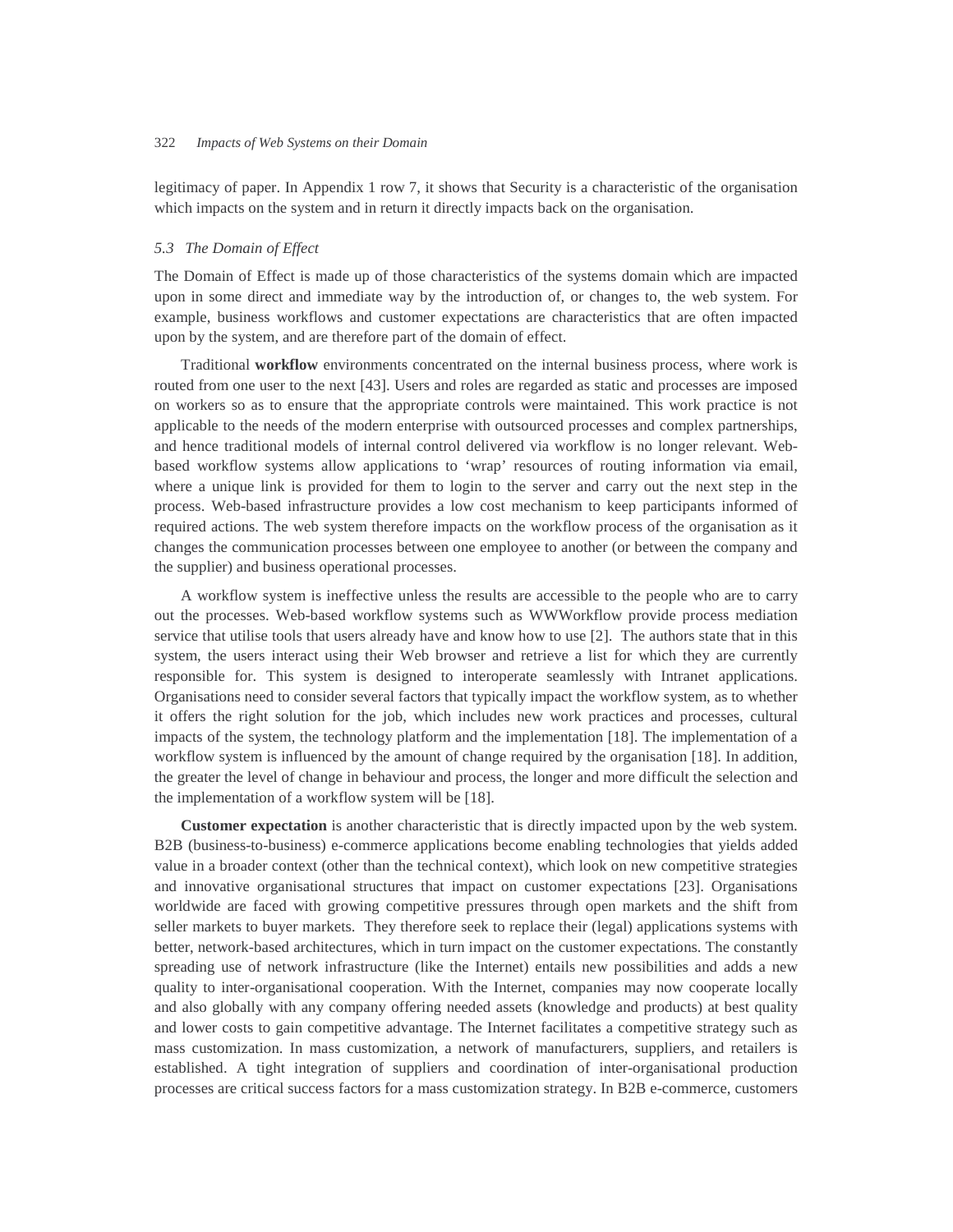(or suppliers, retailers, manufacturers) expect the system to offer individual products at prices comparable to mass production, and comparable short shipment times [23].

E-commerce also changes customer expectations in many different respects. It is detrimental that the development of e-commerce initiatives over the web systems are often established based only on the customers' needs and expectations, and not taking into account other aspects [51]. Jeff Bezos [58, cited in 51] stresses that customers today have easy access to information on products and prices and have the freedom to navigate from one website to another, thus "shifting the online commerce power balance from the trader to the customer himself/herself". The e-commerce system therefore impacts customer expectations as one is able to go through the product comparison, selection, and buying process in real-time.

The Internet influences and impacts on customer expectations in relation to several quality dimensions, such as accessibility, safety, communication, friendly interaction, tangibility (accessing network without problems) and reliability (consistency of performance and dependability) [51]. In an experiment conducted by Rotondaro [51], tangibility, for example, depends on the site's tools, that are the facilities it offers the customer to buy or search for products and prices. In this example, customers expect the website design to be user-friendly, easy to search and purchase, as well as to provide easy access to the site. As the web systems impact on the customer expectations, organisations therefore need to redesign their business model to conform to altered customer expectations and hence system requirements. They need to analyse their customer satisfaction and impacts on the customer expectations as the starting point for the development/redesign of the web system [51]. As shown in Appendix 1 (row 10), network infrastructure and the quality dimensions discussed above are characteristics of the system's domain that impact on the customer expectations (which is the characteristic of the Domain of Effect), hence labelled as  $S \rightarrow DOE$  in the 'Facets of the Domain' Impacted column.

### *5.4 System*

System is one of the facets of the domain that impacts or is impacted by the development of web system. In terms of the system, this facet of the domain includes system-related characteristics such as scalability, usability, navigation structure, system quality and personalisation of service and product offering.

The need to **personalise service and product offering** to customers, trading partners and employees lead to the system designer to personalize link, structure, content and behaviour of the web page [56]. E-commerce and e-business initiatives have a significant impact on the organisation's stability, as it increases competition thus pressuring system developers to develop web applications that offer distinct competitive advantage. The challenge is to build customisable Internet applications, such as developing a personalisable Internet application by including multiple interfaces and each being customised to a specific device [56]. The result of this is that it might provide different navigation topologies to different users, recommend specific products according to a user's preferences, or implement multiple policies. These personalisation tasks have an impact on the requirements of the system. An application is required to model the user and user preferences, build profiles, find algorithms for best linking options and others. The critical issue is however, to integrate all the personalisation features into a single design. It has been suggested that personalisation is approached from the design perspective so as to give users a more abstract – and hence more extensible - understanding [56]. This method can help to provide a framework for reusing designs and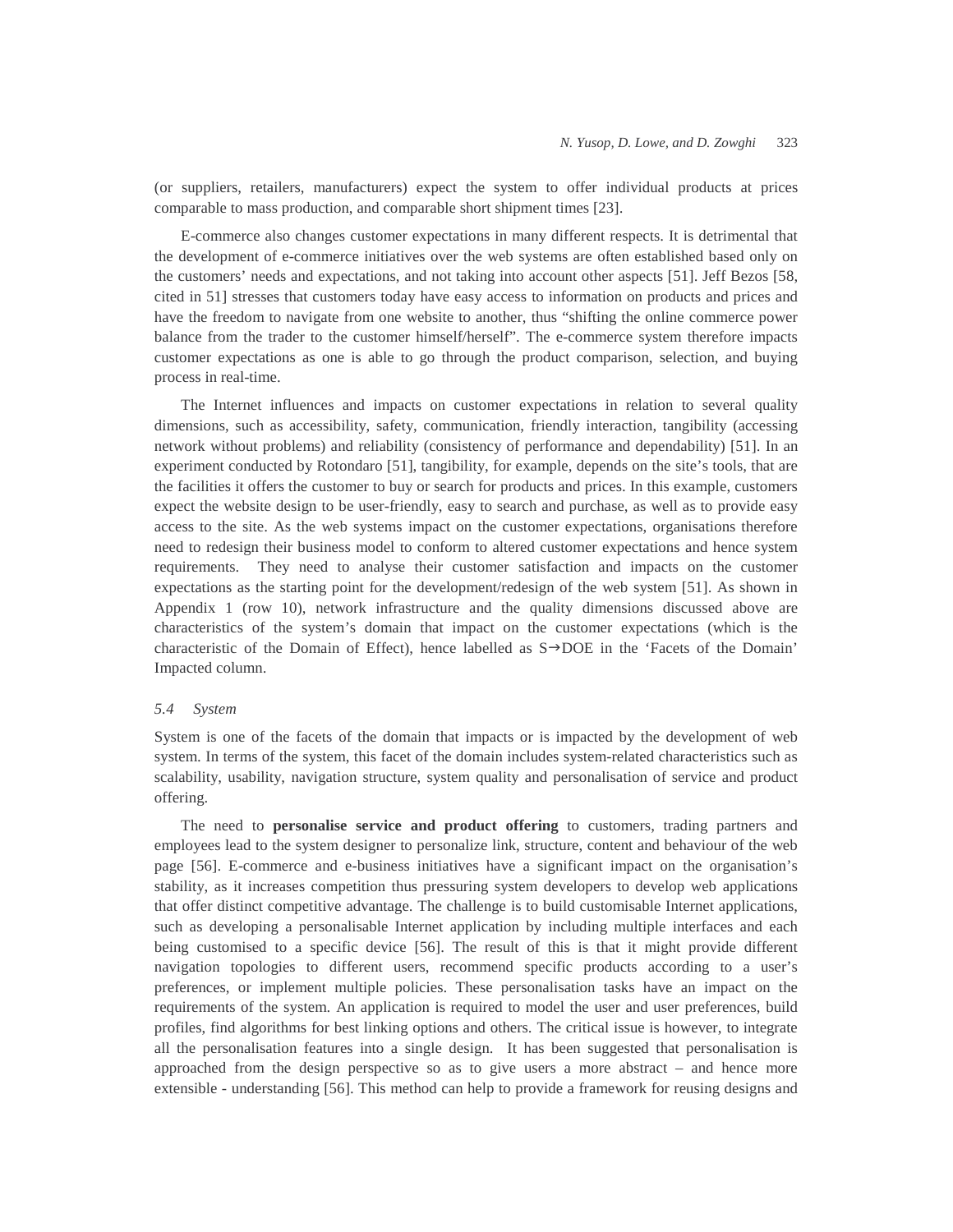design experience. Schwabe et al [56] introduces the Object-Oriented Hypermedia Design Method (OOHDM) for constructing web applications [57, 52], cited in [56]. Link personalisation for example, is useful for an electronic store such as Amazon, who may wish to provide customers personal recommendations of products that they prefer. A result of this personalisation is that the product directly accessible for one user may be different from those available to a different user and that certain users will have more direct access to certain information than the others [56].

Performance and **scalability** are issues that impact on web based system significantly. There are several factors that affect the scalability of a web-based system, such as the way the data and capacity are managed over the databases and network. If system capacity is inadequate, system performance can degrade substantially that leads to a loss of customers [4]. Poor site responsiveness (i.e., long response times) can also result in a loss of customers and revenue to competitor sites. The performance and scalability of a site are therefore vitally important issues that must be carefully managed to avoid blunders that risk a business' success This is particularly true for web based shopping system, which offers promotions on its site. In a web-based shopping system, robots are employed to monitor their web site's marketing and promotion activities [4]. Common use of robots includes determining a site's liveliness, measuring a site's responsiveness, and collecting a site's pricing information. Robots are another source request which could affect the system's performance. It is therefore important to distinguish these sources of requests from those of users when reporting on use behaviour and assessing scalability. Web based system that has large amount of response generations are therefore more impacted with performance and scalability issues.

Efficient data management is key in ensuring that the web-based system is scalable [40]. The internet presents a unique elasticity with respect to scale since the number of users accessing a site at any moment is largely unpredictable. Processing power, Input/Output bandwidth and storage all have to scale accordingly to meet the task and cost. A major event such as a press release can cause loading spikes large enough to deny access to a web site [40]. Sudden spikes can occur when newsworthy information leads to "flash crowds" [21].

A system such as a web-based shopping system can be impacted significantly by promotions and the input/out data. In a web-based shopping system studied by Arlitt et al [4], the application servers were a system bottleneck because they performed all the required response generations. In this study by Arlitt et al [4], it was reported that 2.7 times as much application server infrastructure is needed to support a system with 8% personalisation of cacheable requests, as opposed to 0% personalisation. This can be issue for sites that target many users and have wide fluctuation in workload intensity. One approach for designing a scalable e-commerce system is to deploy an application server cache that is large enough to store all of a site's responses (or static portions thereof). With this approach, a cache replacement policy is not necessary. This strategy is recommended due to the large difference in resources needed to serve a response from cache compared to generating a response on-demand. Webbased shopping sites must have adequate capacity to support peak periods.

In order to improve the performance and scalability of e-commerce systems, a thorough understanding of the system workloads have been conducted by Arlitt and Jin [5]. E-commerce provides businesses with a great opportunity to quantify the quality they provide their customers, since the underlying use of computer systems enables businesses to collect the data necessary for analysis. Many web-based shopping sites today are interested in personalising online shopping as a means of differentiating themselves from their competitors. There are methods identified for improving scalability by focusing on the most significant characteristics, such as the distribution of requests by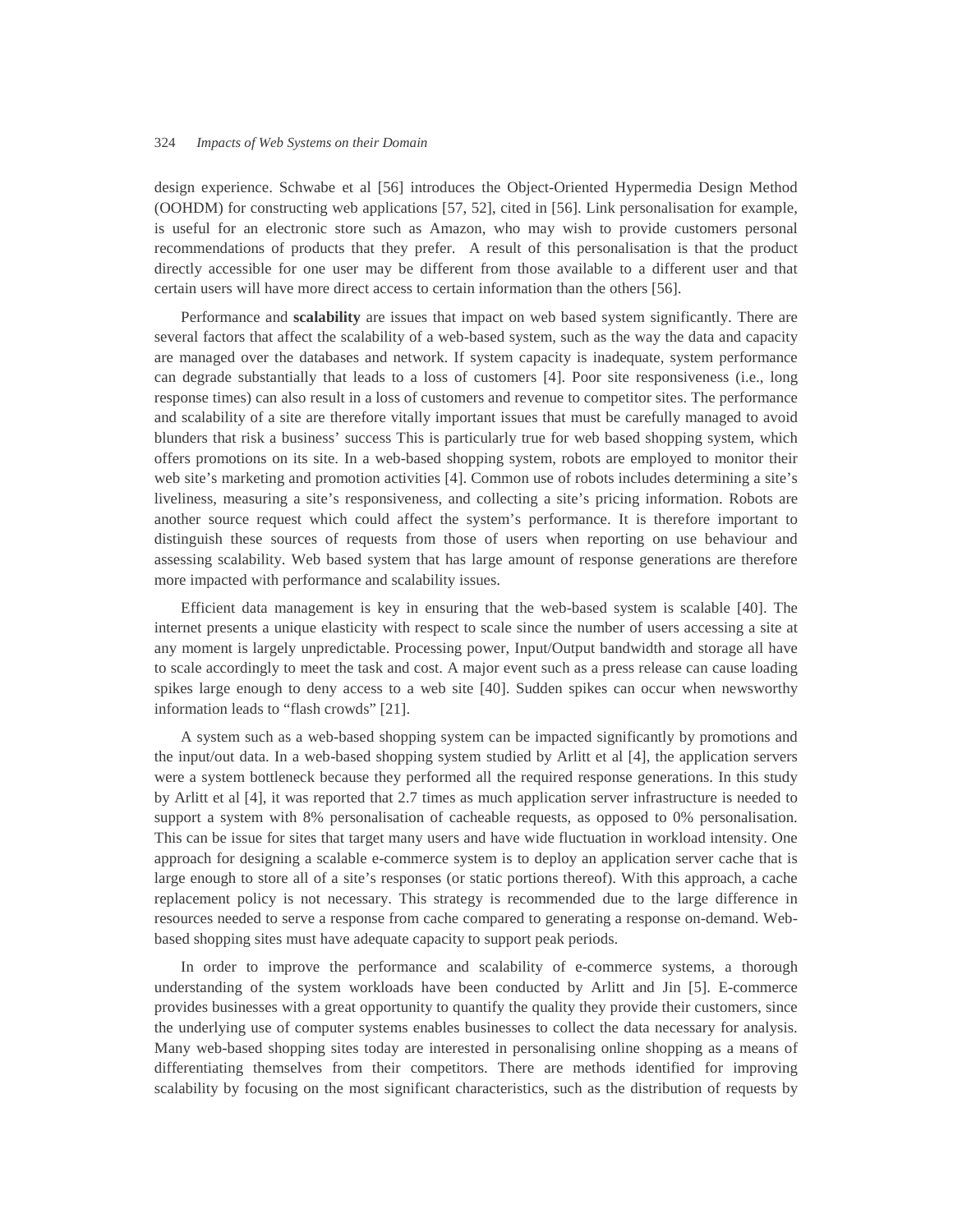resource types, usage of the site during measurement periods, resource referencing patters and client request behaviours [5].

Dynamic data, insufficient network bandwidth and poor network design impact on the system's **performance** [12]. Performance is a critical factor and has a significant impact on the organisation's system efficiency, particularly for websites that receive hundreds of thousands of hits per minute. It may also impact on websites that receives a moderate amount of traffic if most of the requests are for dynamic data, which are expensive to create. There are techniques that can be implemented to improve performance at a Web site [12]. Multiple processors can be used to scale the CPU capacity of the system. The web page can be redesigned to provide more information close to the home page, so that less navigation is required to obtain critical information. System developers need to be selective of the types of web servers deployed so as to service a high request rates and techniques for routing requests to servers. Web servers provide two types of data, which are static and dynamic data. Dynamic pages can reduce web server performance as to construct dynamic data; the programs need to be executed at the time a request is made. This is unlike static data, which is stored at a server. Dynamic pages are essential at web sites, which provide data that change frequently. A technique for improving performance for dynamic data is to cache the dynamic pages the first time they are created. Web page design can have a significant impact on performance [12]. Web pages should be designed to convey useful information in a limited number of pages so that clients do not have to navigate through too many pages to obtain information that they looking for. If the pages are not carefully coded, retrieval of information unable to be viewed in the visible portion of the browser can cause the page to be held pending retrieval of size and placement information before the browser can deliver the page.

## *5.5 Organisation*

In terms of the organisation, facets of the domain include things such as the organisational structure, communication process, operations and matters relating to people who work within the organisation context.

Streamlining **intra-organisational communication and collaboration** process between employees and management is a complicated task. It is therefore critical to deploy an intraorganisational system such as the intranet to facilitate such processes. The process of adopting and deploying a web-based intra-organisational system has a significant impact on the organisation's structure and technology (and system). Intranet is a web-based intra-organisational system that allows internal stakeholders to communicate and collaborate work processes. Organisations need to have a thorough analysis of impact that is caused by adopting the Intranet's technologies [61]. Intranet technologies and its management are complicated as it consists of aspects, such as Internet security, change of application platform, change of accounting operations, employee authorisation management, integration of workflow and information updating [61]. The success factors for implementing corporate Intranet are, security, internal control, tools and training, administration and management, legacy support, and basic network infrastructure [41, cited in 61].

In a study on 40 enterprises which have adopted the Intranet, it has affirmed the impact of critical factors of technology, organisation, management, and top manager-user on the success of Intranet adoption in an enterprise [61]. In technology factors, the author suggests that enterprises: (1) should create information security system; (2) ensure that their information quality by creating total quality method (TQM) and international standard system (ISO); (3) perform system integration by integrating Management Information System into Groupware Intranet so that old database can be transferred to a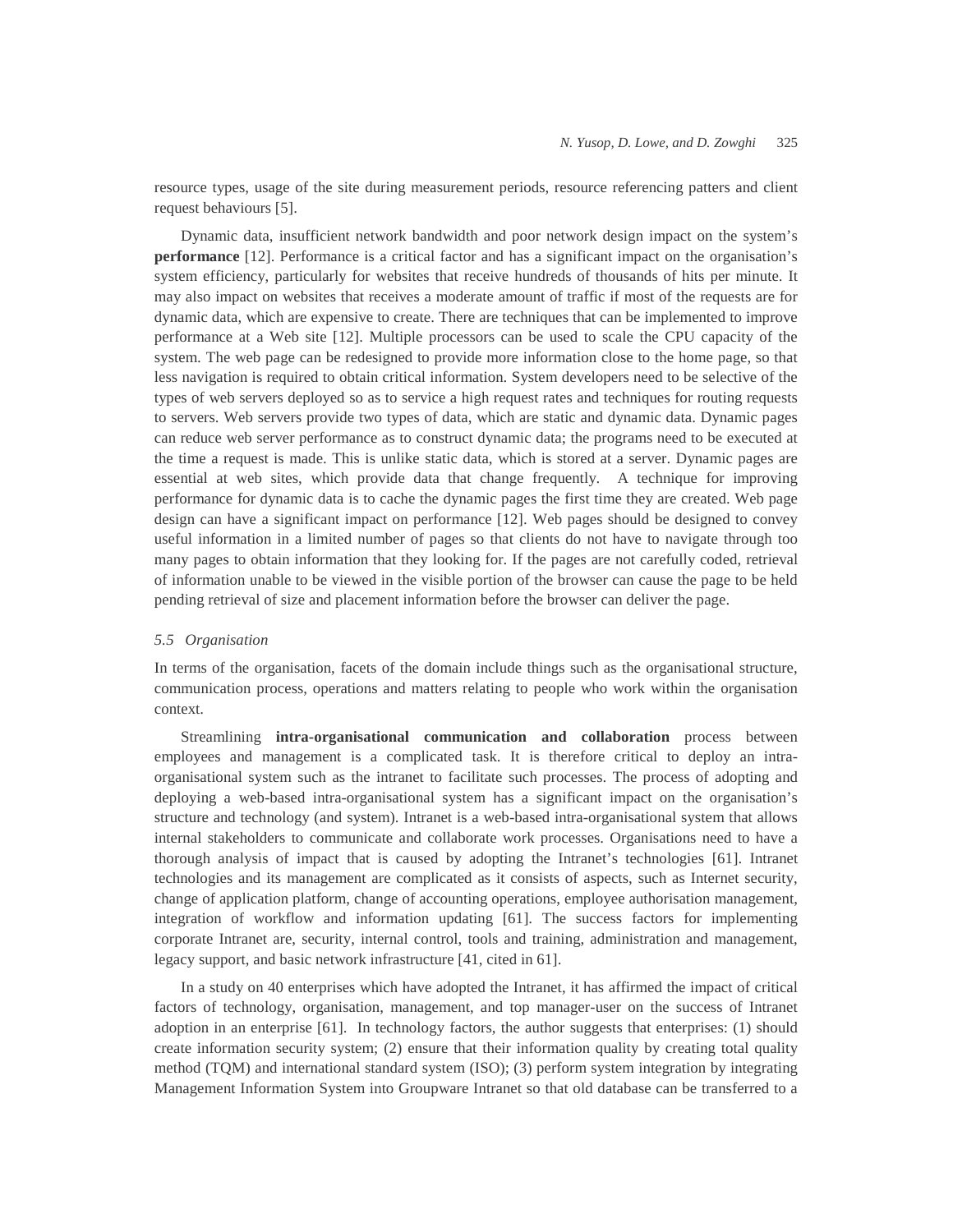new database by linking computer graphic interface (CGI) with Middleware. In management factors, integration and planning of total information sources play an important role in Intranet adoption. In organisation factors, the study shows that department cooperation and communication as the most important factor. It is therefore critical that enterprises combine information network with the relational network of reputation to create a virtual network organisational model. In addition, enterprises should also integrate the application of Intranet, extranet, EDI and electronic order system so as to provide a good platform for system integration.

### **6 Impacts and the Domain Boundary**

Previously in Figure 1, we show that a Web system and its problem domain are mutually constituted – i.e. have an inter-dependence such they impact each other. This problem domain involves characteristics of both the organisation hosting the system and external environment that relates to it. These characteristics can be grouped into several sub-domains, which are useful in understanding and reasoning about the inter-dependencies. From the analysis of the literature, characteristics which are impacted upon, and which create impacts, have been identified. As discussed above (and shown in Figure 1) we can identify the domain of context, the domain of effect, and the intersection of these two – the domain of mutual influence. In order to identify where the various characteristics lie with respect to these domains we have developed the Impact and Domain Diagram (refer to Figure.2). Let us illustrate the diagram with several real world examples which were analysed from the literature.

As shown in the extracted table from Appendix 1, characteristics 1, 2, 3 and 4 are characteristics of the **organisation** domain, which impact on characteristic 5, which is a characteristic of the **system** domain. To illustrate this with an example, we employ a real-world example discussed in [63]. Adaptec, Inc. is a large microchip manufacturer supplying critical components to electronic equipment makers. The organisation needed to improve on its product delivery cycle time as it required up to 15 weeks delivering products to customer, while competitors took only 8 weeks. The longer delivery time was mainly caused by the need to coordinate design activities between Adaptec, Inc. headquarters in California and its three principal fabrication factories in other countries. In order to solve this problem, Adaptec, Inc. adopted extranet and enterprise-level supply chain integration software, which incorporates automated workflow and E-Commerce tools. E-mail was used to communicate with manufacturers across several time zones, thereby automatically starting the flow of raw materials. This in turn reduced invoicing and shipping times. Due to the organisation's need to reduce design cycle time, the implementation of the extranet and web applications impact on the organisation's system. The system developers needed to ensure seamless integration of these applications and tools. As the implementation of the extranet and web application tools were a success, it therefore impacted positively on the organisation as it benefited from the reduced time required to generate, transmit and confirm purchase orders [16]. In Figure 2, the bi-directional arrow between characteristics 1,2,3 and 4 with characteristics 5 shows that these characteristics are **mutually impacted**.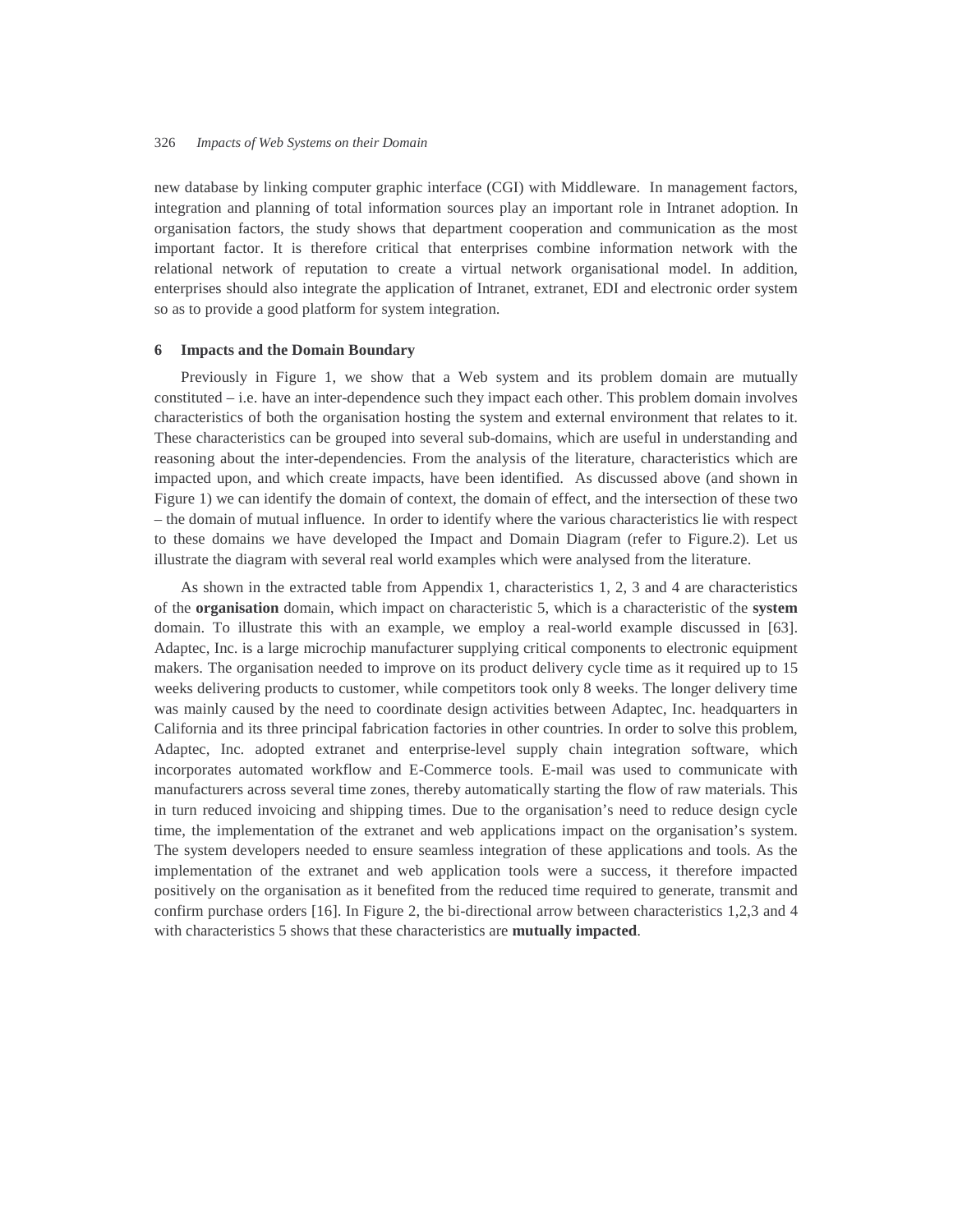

### Table extracted from Appendix 1

Integration of front and back-end office system (characteristics labelled 48 in Appendix 1, row 18) is a characteristic of the **system** that is impacted by the two characteristics of the domain of context, which are customers' orders and requests (characteristic labelled 46) and customers' requirement of viewing orders on their own system (characteristic labelled 47). For example, in developing a web system, which manages customers' complex transactions, Dell Computer's customers' need their orders to be integrated to their own system. The customer therefore forms the **domain of context**, which impact on Dell's e-business system development initiative. This also impacted on the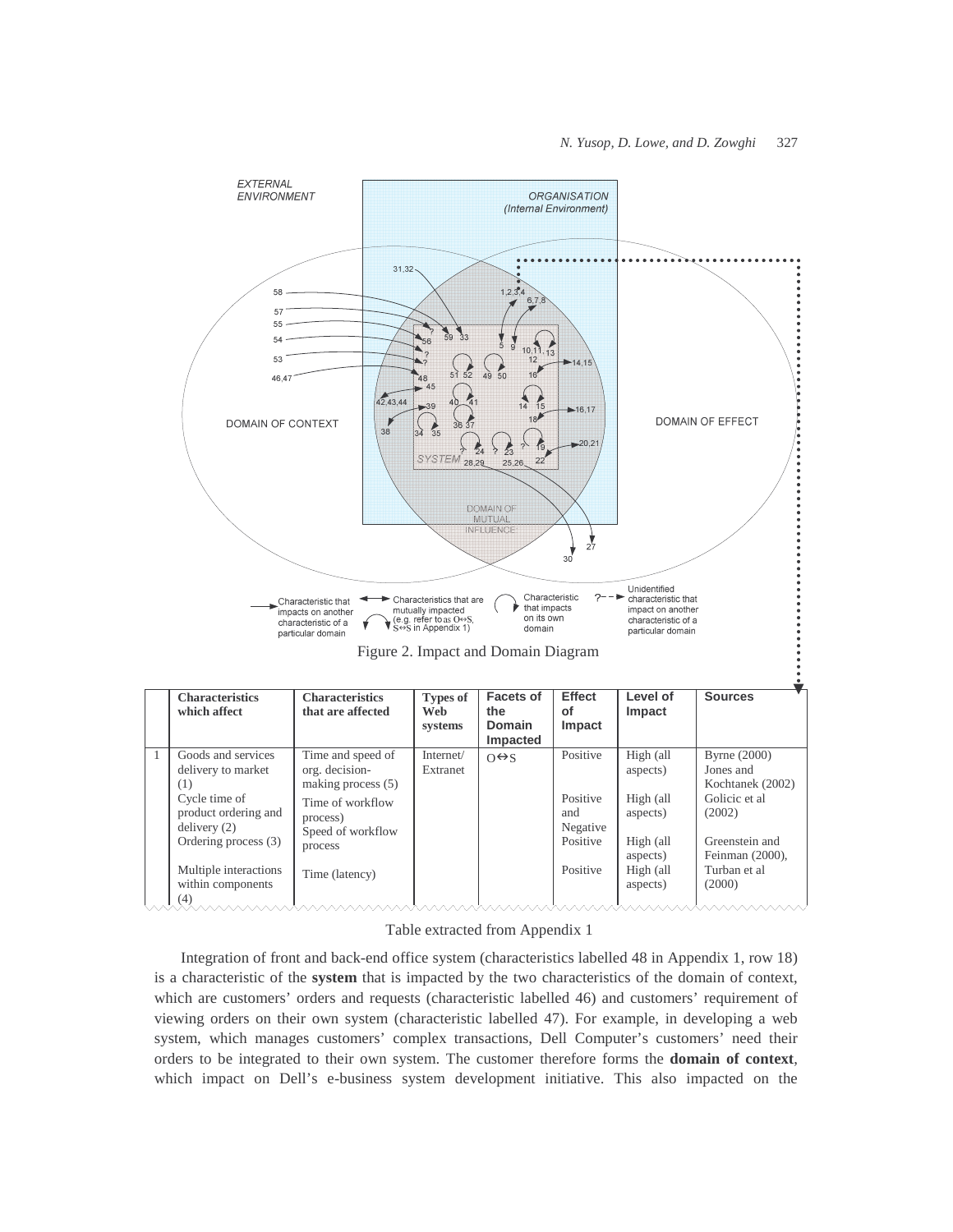organisation as document management processes, which were previously managed solely on a local database system by the employees, will now need to be fully integrated to the network and delivered to the customers via the Internet.

With this e-business initiative, Dell made this database available to its customers' through customised Premier Web Pages, constructed and posted on the Internet by Dell [47]. As a result of this, the number of employees handling customers' transactions will also be significantly reduced. The Premier Web Pages are password-protected and are updated regularly to reduce the complexity of every purchase by displaying detailed specifications of the customer's previous transactions. From this example, this function may impact on the web system, particularly the **Extranet and Internet** due to several factors, such as integrating the front and back-end systems, ensuring system security and providing and delivering fast information and services. As the transaction information is available mainly on the Internet, it is very critical that the e-business systems are reliable and has high system performance. Dell's readily accessible transaction information streamlines the procurement process thus increasing the ease and speed of the purchase [46, 19].

In another example, Figure 2 shows that, dynamic data and rich media (characteristic 36) impacts on an organisation's system performance (characteristic 37). The one-directional arrow shown on Figure 2 illustrates that dynamic data is a characteristic of the **system** domain that impacted on another characteristic (system performance) of the **system** domain. An example extracted from the literature about Akamai Corporation is used here to demonstrate these impacts. As demand for high-speed Internet connections grown, the demand for bandwidth-heavy applications and media also increase substantially [63]. With the growing number of users and an abundance of rich media, the Internet is becoming extremely congested. Network control is therefore needed to manage the congestion. These problems lead to an initiative by Akamai Corporation to manage Internet traffic. Akamai used complicated mathematical algorithms to transfer Web pages from the closest Akamai-owned server to a customer's location, thereby passing fewer router hops. The result is that this process helps to eliminate Internet gridlock. In order to reduce network delay, Akamai Corporation perform caching and content distribution. From this illustration, it shows that system-related characteristics such as rich media and dynamic data may have a high impact on another characteristic of the system domain, which in this instance is the Internet congestion.

Conversely, system-related failure, such as network or server problems [12, 4, 11], change in government regulations and change in organisational structure [63, 34, 61, 23, 18] may also impact on the web system that is in development within the organisation's function, such as Dell's Premier Web Pages example explained above. The web system that is in development is therefore considered volatile whereby it is impacted by most of the characteristics, which also impact on other facet of domains.

### **7 Implications for organisations**

From the framework and illustrated examples, we may conclude that it is critical for clients to know and articulate the characteristics of the business domain that are going to impact on their organisation. In order to be able to articulate these characteristics, organisations need to first be aware of these impacts. Appendix 1 presented in this paper serves as a guide for clients and web system developers to be aware of these impacts. Pertinently, the dimensions presented in the table depict the extent and level of impacts that the characteristics will have on the business domain. The extent and level of impacts dimensions will guide the web system developers and clients in evaluating if the web system can have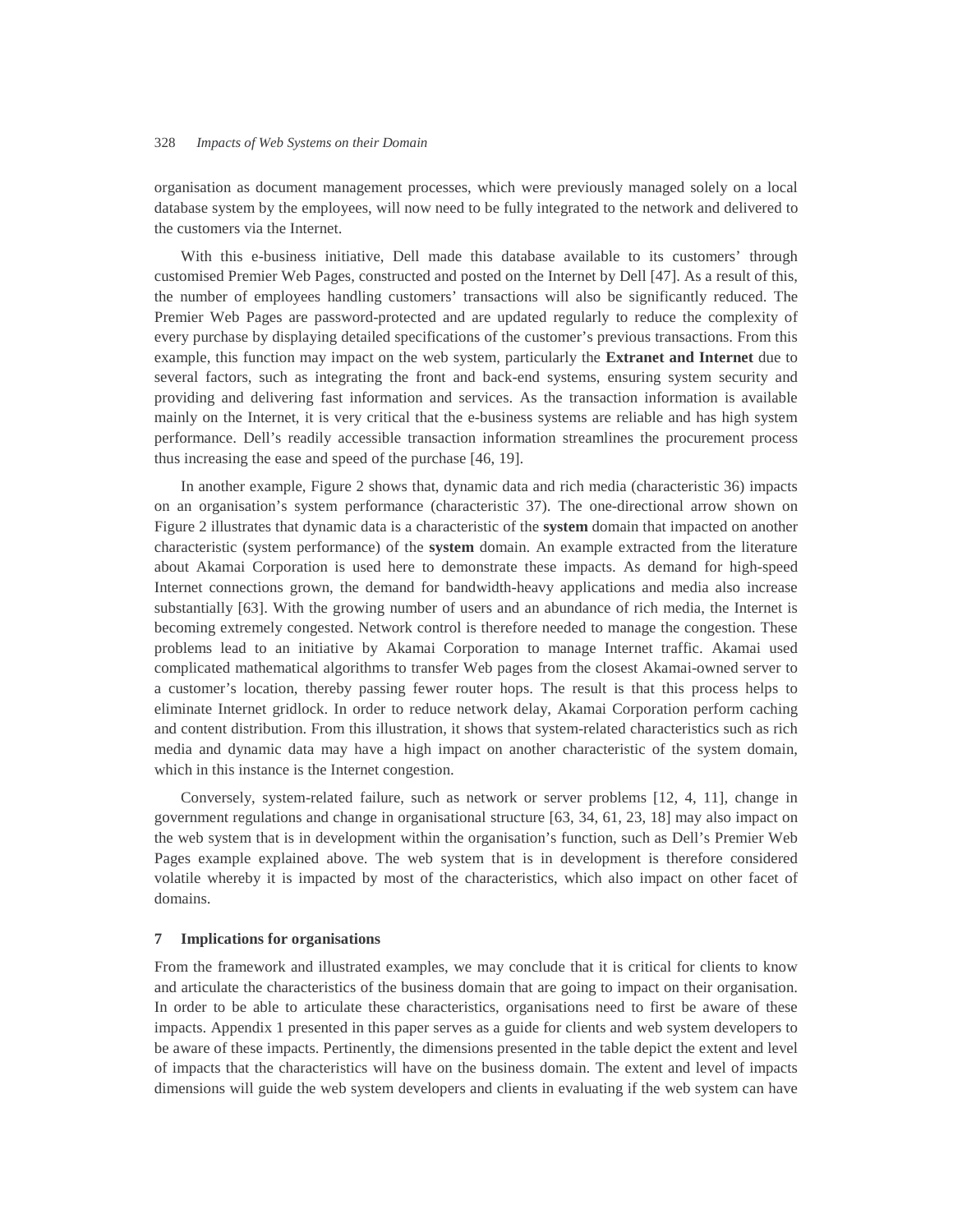a positive or negative impact and also if they will pose a high, medium and low impact on the organisation. The framework presented will guide clients and web system developers to clearly visualise the different domain that can be impacted by the development of the web system.

This framework can also guide clients and web system developers in mapping the characteristics that are most likely to impact on the client's business domain. By mapping these characteristics, the clients and web system developers will be able to evaluate the aspects of the domain impacted by the system and imperatively if the domain is impacted mutually. Characteristics of the domain that are mutually impacted are the ones that need to be carefully examined as these characteristics have a reverse impact and it highlights that a web system project can impact on two domains.

### *7.1 Preliminary case study: A web-based movie-meal deal campaign*

The data that was collected from the literature has become the basis for research questions to be used in a series of industrial case studies. The case study is targeted at web development companies that have recently developed web systems for their clients. The purpose of the case study is to identify and analyse specific impacts from the web system development projects. In particular the goal is to develop a clearer understanding of the mutual dependency between application solutions and the organisational context of the web applications.

# *7.1.1 Brief description of the web-based movie-meal deal campaign*

As an initial part of the study, a preliminary small-scale case study was conducted on a web development company, DynamicWeb<sup>b</sup>. DynamicWeb developed a three-month web promotion campaign for a fast food company (the client). This project is a movie-meal web campaign whereby the client is promoting a fast food meal in conjunction with a movie. For this project, DynamicWeb developed a website for a variety of activities, particularly for people to participate in a movie-meal deal competition. In this competition, the customer of the fast food company purchased a fast food meal. On each fast food meal box, there is a code and the customer needs to submit the codes via the website or SMS (standard messaging system). With SMS, when the customer puts in her/his SMS entry, she/he also goes to the website to view the competition results. The web and SMS medium are therefore supporting each other. There are also people who enter the website not only to submit the codes, but to get more information about the movie, play online games, download items relating to the movie to their desktop, participate in online competitions and also get more information. When they submits a code, DynamicWeb collects considerable information from the people, particularly their email addresses as a method of contacting people to inform them if they have won the competitions. With the email addresses that the company collects, DynamicWeb is able to put this information in a database that forms part of a Customer Relationship Management (CRM) system. This system allows the client to communicate with their audience very quickly, easily and responsibly, according to their demands via an email marketing system, which is called Electronic Direct Mail (EDM) system. The EDM system also provides measurability so that the client is able to analyse the people's activity and interactions on the web. DynamicWeb provides the client with a platform that allows the client to develop loyalty campaigns. For the campaign, the in-house developed CRM system is integrated with the email system. The information collected from the email responses are then stored in a database system. With this initiative, the client and DynamicWeb are able to customize the email

 $\overline{a}$ 

<sup>&</sup>lt;sup>b</sup> The name of the development company has been changed to preserve anonymity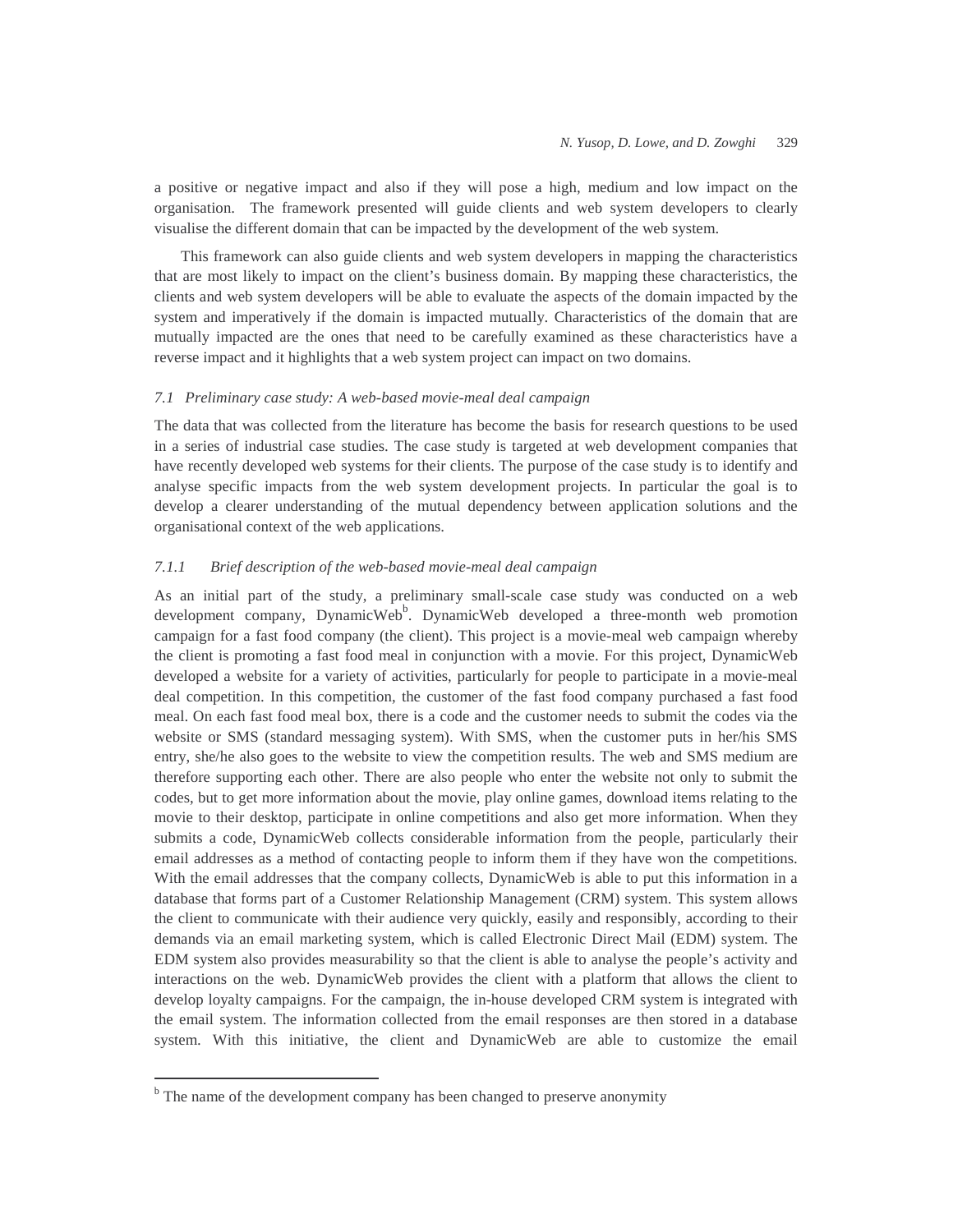communication and develop ways to control their database, analyse the data and use it online wherever they are.

## *7.1.2 Results of the web campaign*

At the end of the three-month campaign, DynamicWeb reported that they have received a high response for their online competitions. For the first online competition, the EDM Publisher system has received a response rate of approximately 40% to the emails that were sent out. For the final competition, they received a 38% response rate. This exceeded the expectations of both DynamicWeb and the client. For the movie-meal deal promotion, about 37,000 people submitted the codes via the web. DynamicWeb was also able to gather approximately 53,000 people on the database. The information stored on the database system serves as valuable data that will be used for future promotional campaigns. The web promotion campaign impacts indirectly on the sales revenue of the fast food company as the web campaign attracted people to purchase meals from the fast food company and participate in the various online competitions. The other impact characteristics will be discussed in the next section.

## *7.1.3 Analysis of results and its implications on the characteristics that were impacted*

The promotions had a significant impact on the client's overall marketing campaign and were regarded as success. The web users who participated in the competitions, promotions and activities on the website received good value in terms of the offers given. The client benefited from this project significantly as they are able to get a comprehensive database of the people who participated in the campaign promotions. All the characteristics illustrated in Appendix 1 were discussed with the project manager of DynamicWeb. The project manager identified a number of characteristics which he felt were significantly impacted on by the introduction of this specific Web system, including: security; scalability; and system performance. DynamicWeb built most of the web systems in-house; therefore it has minimal impact on the client. In terms on the web campaign's impact on the client's system's security, the level of impact on the client's system is low. This is because in order to protect the client's document and proprietary data, the project manager assigned appropriate security levels to the system and back up was made to ensure data are not lost or corrupted. In terms of system scalability and system performance issues, the level of impact for the system is medium as the website did not have large scale query facilities. System-related integration issues such as integrating the EDM system with the CRM system and integration of the front-end and back-end systems were not critical.

In relation to the impacted characteristics that are presented in this paper, the impacts discussed above in this web campaign project are mostly low-level compared to what highlighted from the literature. This is due to the size of the web system that was being developed as the web campaign was not a large scale project and the systems involved, such as the CRM, EDM and the database system are developed in-house. Furthermore, the servers that managed the website and database systems are located physically and virtually in the DynamicWeb's premises; hence the impact on the client's system is minimal.

### *7.2 Limitation of this case study and Future Work*

The case study presented above is a small-scale industrial study. As it is a small-scale case study and its focus is mainly on the front-end system, only several of the characteristics that were highlighted in the literature are related to this project. Ongoing work will attempt to address this limitation by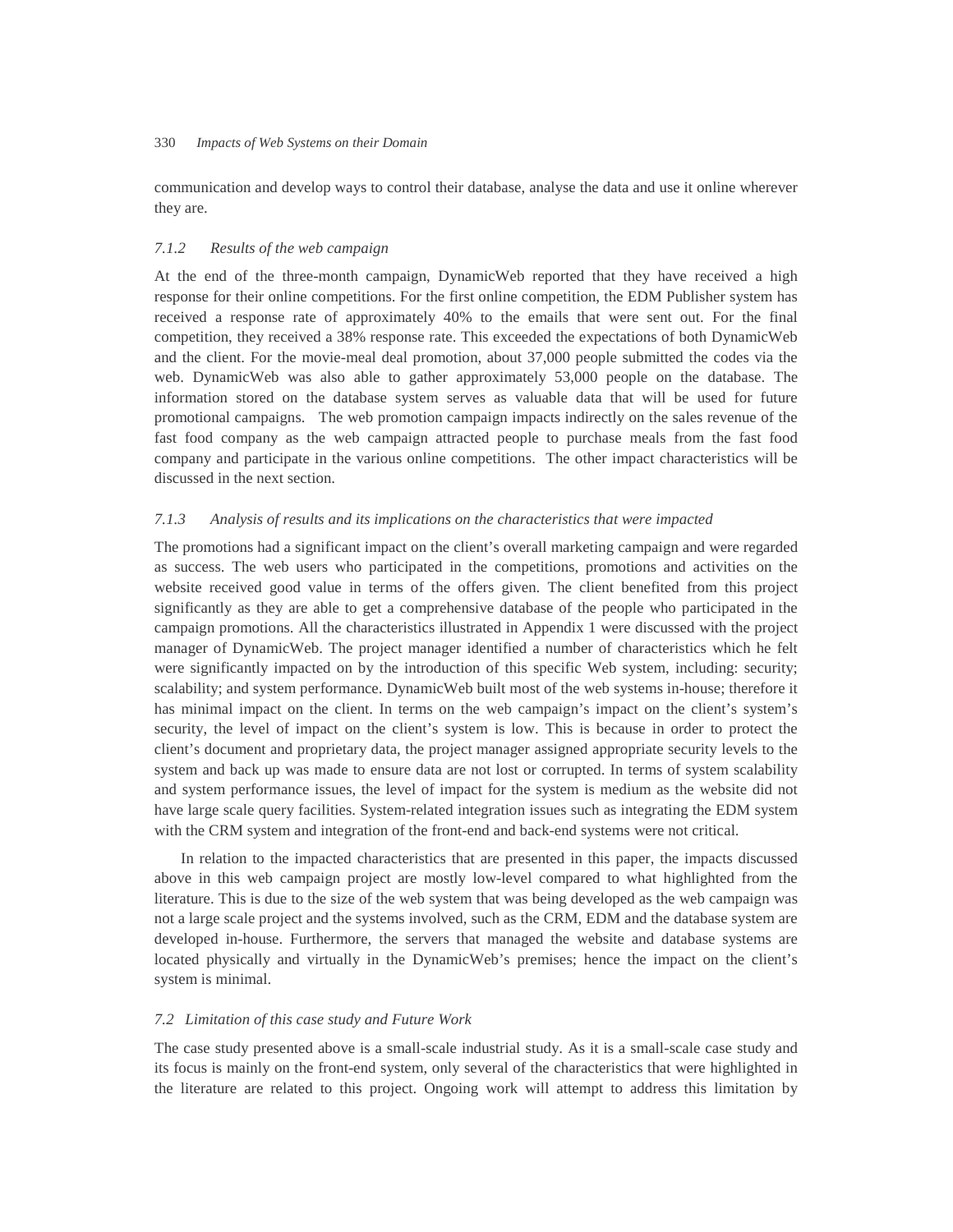focusing on organisations that have recently developed web based enterprise systems which have had a direct impact on their trading partners, such as the suppliers and customers. This initiative may enable us to discover more specific and fine-grained impacts and characteristics that will be discovered from the organisation. It is expected that this will complement (and confirm) the literature survey and hence the model and framework that we have developed in this study.

# **8. Conclusion**

In this paper we have described a framework for structuring information about Web impacts. The application of this framework in collating specific impacts is described elsewhere [10]. This framework is designed based on key characteristics of these impacts, and can support specific reasoning about these impacts. For example, once a data repository has been populated with information on potential impacts, it becomes possible to address questions such as: "if we make a change to the security support in the design of an intranet, then what aspects of the business operations might be most significantly affected?"

Ongoing work is focusing on commercial case studies which will be providing us with significant data on business impacts which can be structured according to this framework. This can subsequently support organisations in developing strategies for the co-evolution of web systems and business processes. The nature, extent and dimensions of the impacts identified from the organisations will serve as value-added knowledge for the companies in understanding how to best manage their Web development projects.

A prototype tool is currently being developed from the repository of the knowledge captured in this paper. This tool aims at allowing industry users (for example, web system developers and their clients) to easily query for information such as the web systems impacts and their domains. The premises of the tool are to help identify and assess the impacts and their extent, and to identify characteristics typical to various web systems, such as the Internet, extranet and intranet. This tool will also increase awareness of risks involved in design. Pertinently, it will assist in strategic decision making of various stages of web systems development.

## **Acknowledgements**

The authors wish to acknowledge the support provided by the Australian Research Council under grant no. DP0211461.

## **References**

- 1. Achrol, R.S. (1997), 'Changes in the theory of interorganisational relations in marketing: toward a network paradigm', *Journal of the Academy of Marketing Science*, Vol. 25, 56--71
- 2. Ames, K.C., Burleigh, S.C. and Mitchell, S.J. (1997), 'A web-based enterprise workflow system', *Proceedings of the international ACM SIGGROUP Conference on Supporting Group Work: the integration challenge: the integration challenge,* Phoenix, USA, 214--221
- 3. Ardagna, D. and Francalanci, C. (2002), 'A cost-oriented methodology for the design of web based IT architectures', *Proceedings of the 2002 ACM symposium on Applied computing*, 1127-- 1133
- 4. Arlitt, M., Diwakar, K. and Rolia, J. (2001) 'Characterising the scalability of a large web-based shopping system", *ACM Transactions on Internet Technology*, 2001, Vol.1, No.1, 44-69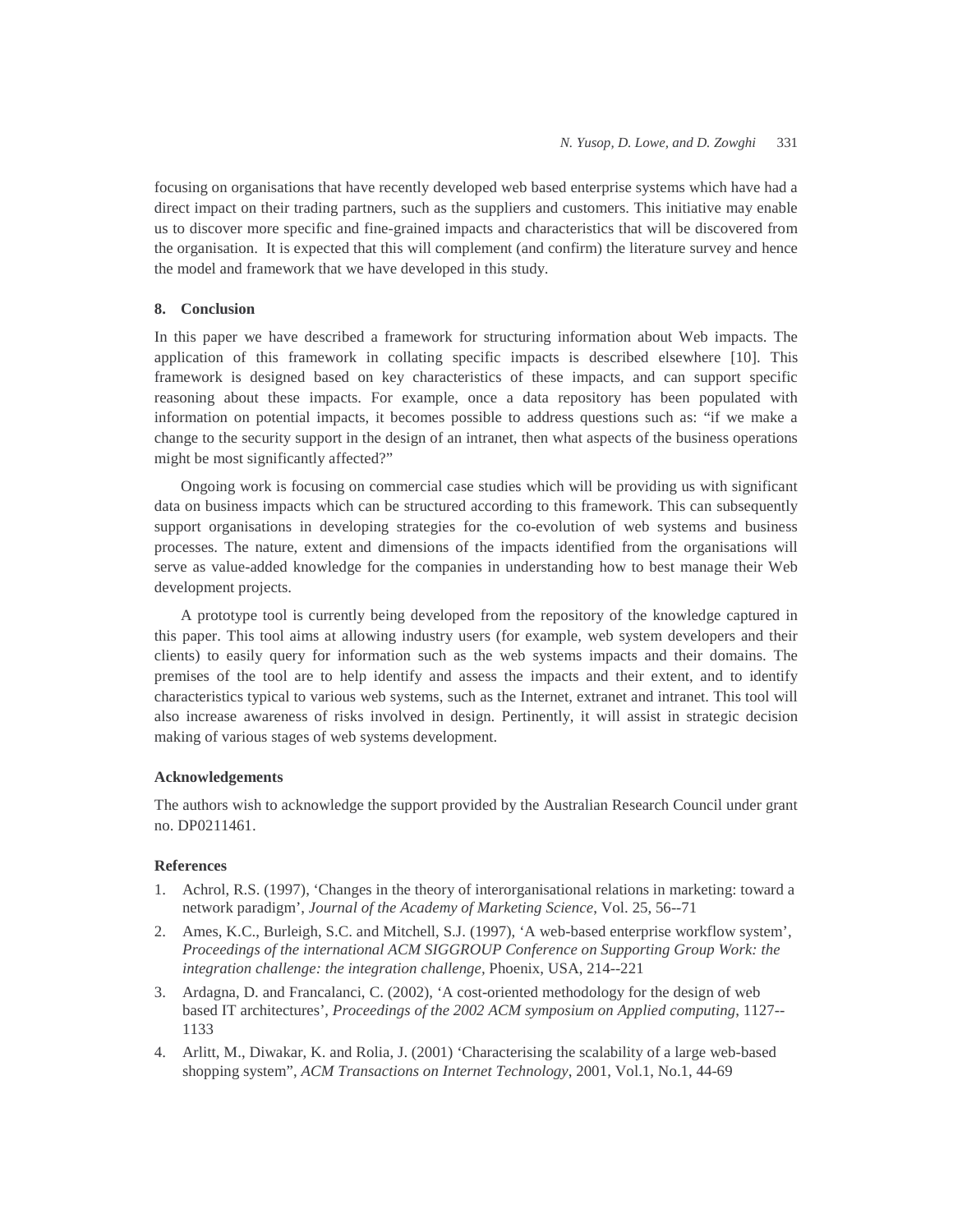- 332 *Impacts of Web Systems on their Domain*
- 5. Arlitt, M. and Jin, T. (2000), Workload characterization of the 1998 World Cup web site, *IEEE Network*, Vol. 14, No. 3, 30--37
- 6. Berg, B. (2001), '*Qualitative research methods for the social sciences*', 4th Edition, Allyn & Bacon, Needham Heights, MA.
- 7. Bohner, S.A. (2002), 'Software change impacts-an evolving perspective', *Proceedings*. *International Conference on Software Maintenance (ICSM' 02),* 263--272
- 8. Bussler, C., Maedche, A. and Fensel, D. (2003), 'Web services: Quo Vadis'*, IEEE Intelligent Systems*, 80--85
- 9. Byrne, J.A. (2000), 'Management by Web', *Business Week*, Issue 3696, 84--96
- 10. Carroll, J. (2002), 'Scenarios and Design Cognition', in RE'02, (Essen, Germany), 3--5
- 11. Chakrabarti, A. and Manimaran, G. (2002), 'Internet Infrastructure Security: A Taxonomy', *IEEE Network*, November/December 2002, 13--21
- 12. Challenger, J., Iyengar, A., Dantzig, P. and Mills, N. (2002), 'Engineering Highly Accessed Web Sites for Performance', *Web Engineering*, Y. Deshpande and S. Murugesan editors, Springer-Verlag
- 13. Challenger, J., Iyengar, A., Witting, K., Ferstat, C. and Reed, P. (2000), 'A publishing system for efficiently creating dynamic web content', *Proceedings of IEEE INFOCOM 2000*, March 2000
- 14. Chan, P. S. and Peel, D. (1998), 'Causes and impact of reengineering', *Business Process Management Journal,* vol. 4, No. 1, 44--55
- 15. Ciborra, C. (1996), *Groupware and Teamwork*, Wiley, UK
- 16. Coltman, T., Devinney. T.M., Latukefu, A.S. and Midgley, D.F. (2002), 'Keeping e-business in perspective', *Communications of the ACM*, April 2002, Vol.45, No. 8
- 17. Conklin, J. (1987), 'Hypertext: An introduction and survey', *IEEE Computer*, Vol. 20, 17--41
- 18. Cunningham, M. (1999), 'The case for comprehensive business change', *Inform*, Vol.13, Issue 4, 43--48
- 19. Dignum, F. (2002), 'E-commerce in production: some experiences', *Integrated Manufacturing Sys*tems, Vol. 13, No. 5, 283--294
- 20. Ee, L. (2001). Essential components of e-commerce education: Supply chain and logistics management. In A. Herrmann and M. M. Kulski (Eds), Expanding Horizons in Teaching and Learning. *Proceedings of the 10th Annual Teaching Learning Forum*, 7-9 February 2001. Perth: Curtin University of Technology. http://cea.curtin.edu.au/tlf/tlf2001/ee.html
- 21. Fielding, R.T. and Taylor, R.N. (2000) 'Principled design of the modern Web architecture' In *Proceedings of the 2000 International Conference on Software Engineering (ICSE 2000)*, Limerick, Ireland, June 2000, 407--416
- 22. Fowler, A. (1998), 'Operations management and systemic modelling as frameworks for BPR', *International Journal of Operations & Production Management*, Vol. 18, No. 9-10, 1028--1056
- 23. Gaedke, M. and Turowski, K. (2000) 'Integrating Web-based E-Commerce Applications with Business Application Systems', in *Netnomics Journal*, Vol. 2, 117--138
- 24. Giaglis, G. (1999), 'Focus issue on legacy information systems and business process engineering: on the integrate design and evaluation of business process and information systems', *Communications of AIS*, Vol. 2, Article 5, 1--33
- 25. Golicic, S.L., Davis, D.F., McCarthy T.M. and Mentzer, J.T. (2002), 'The impact of e-commerce on supply chain relationships', *International Journal of Physical Distribution & Logistics Management*, Vol. 32, No. 10, 851--871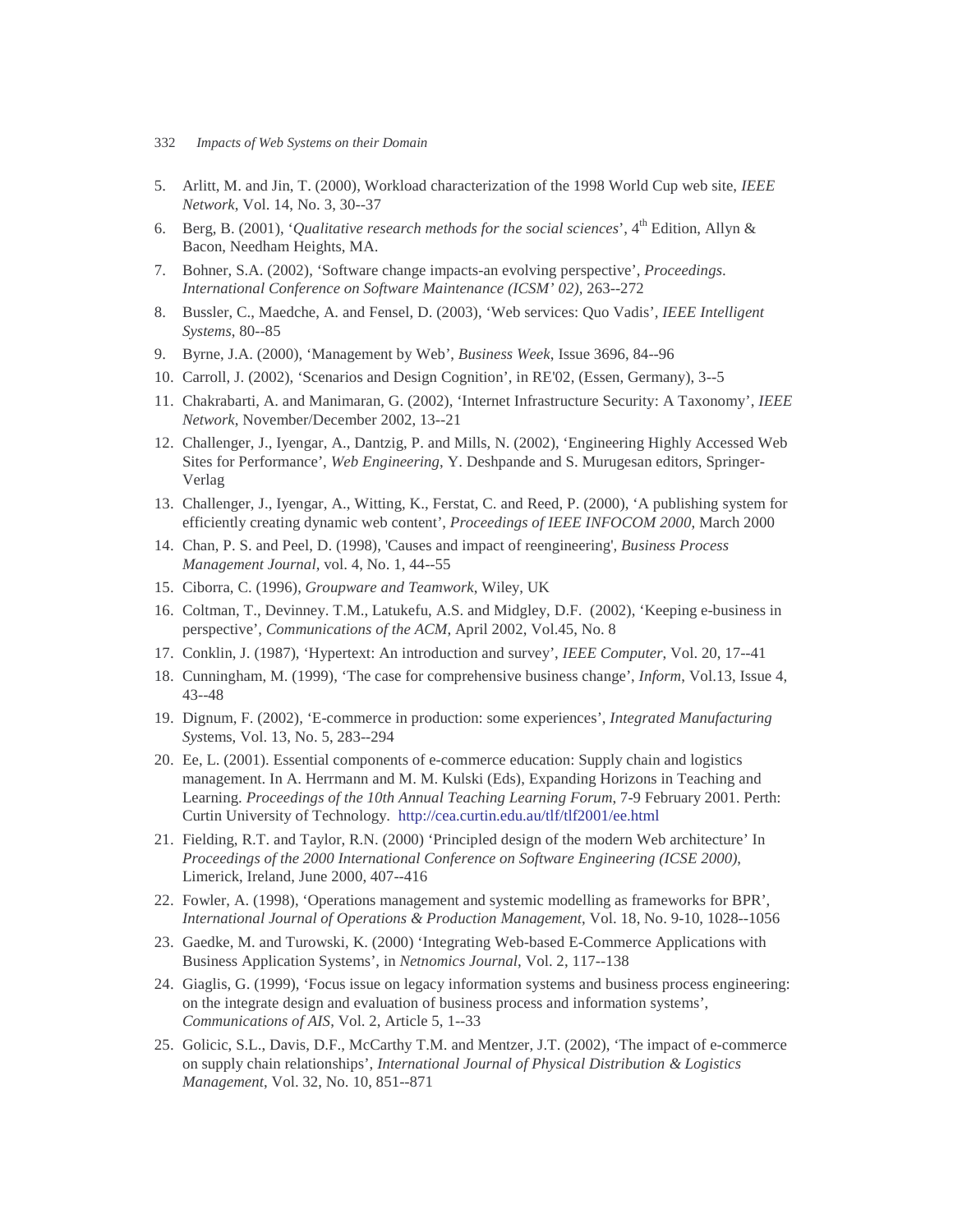- 26. Gordijn, J., Akkermans, H. and Vliet, H.V. (2000), 'What is an electronic Business Model', *Proceeding Knowledge Engineering and Knowledge Management, 12th International Conference (EKAW 2000)*, Springer Verlag, 257--274
- 27. Gordijn, J. and Akkermans, H. (2001), 'Designing and Evaluating E-business models', *Intelligent Systems*, Vol. 16, Issue 4 (July/August 2002), 11--17
- 28. Greenstein, M. and Feinman, T.M. (2000), *Electronic Commerce: Security, risk management and control*, Erwin McGraw-Hill, Boston, MA
- 29. Hansen (2002), 'Web information systems: the changing landscape of management models and web applications', *Proceedings of the 14th international conference on Software engineering and knowledge engineering, Workshop on web engineering*, 747--753
- 30. Hoffman, D.L., Novak, T.P. and Chatterjee, P. (1995), 'Commercial scenarios for the Web: opportunities and challenges', *Journal of Computer-Mediated Communication*, Vol.1
- 31. Ing, D., Arteaga, J. and Haekel, S.H. (2000), 'The case for adaptiveness in e-business: Innovation adoption, economic scope, and value capture through the strategy of sense-and-respond', *Proceedings of the World Congress of the Systems Sciences and ISSS 2000* (July 16-22), 1--21
- 32. Jin, L., Machiraju, V. and Sahai, A. (2002), 'Analysis on service-level agreement of web services', *HP Laboratories White Paper*, http://devresource.hp.com/drc/topics/web\_lservices\_mgmt.jsp
- 33. John. I., Muthig, D., Sody, P. and Tolzmann, (2002), 'Efficient and Systematic Software Evolution through Domain Analysis', *Proceedings of the IEEE Joint International Conference on Requirements Engineering (RE02)*
- 34. Jones, N. and Kochtanek, T. (2002), 'Consequences of Web-based technology usage', *Online Information Review*, Vol. 26, No. 4, 256--264
- 35. Kalakota, R. and Robinson, M. (1999), *e-Business: Roadmap for Success*, Addison-Wesley, Reading, USA.
- 36. Kalakota, R. and Whinston, A. (1996), 'Intranets: the SAP Killer/', *Computerworld* (March 11) 37--37
- 37. Leedy, P.D. and Omrod. J.E. (2001), *Practical research, planning and design*, 7th Edition, Merrill Prentice-Hall, New Jersey
- 38. Lowe, D.B. and Eklund, J. (2002), 'Client needs and the design process in web projects', *Journal of Web Engineering*, Vol.1, No. 1, 23--36
- 39. Mason, R. O. (1995), *Ethics of Information Management,* Sage Publishers, California
- 40. Meseck, R.M. (2001), 'Data management: lasting impact on wild, wild, web', International Conference on Management of Data and Symposium on Principles of Database Systems archive in *Proceedings of the 2001 ACM SIGMOD international conference on Management*, 569-570
- 41. Michael, M. (1996), 'Practical advice for implementing corporate intranets', *Telecommunications*, (April 1996) 34--37
- 42. Michael, S. and Lewis, B. (1994), "Research practice: International handbooks of quantitative application in social sciences", Sage
- 43. Miers, D. (2001), Modern business strategies and process support. http://www.eworkflow.org/White-Papers/index.htm
- 44. Morris, M.G. and Turner, J,M. (2001), 'Assessing users' subjective quality of experience with the world wide web: an exploratory examination of temporal changes in technology acceptance', *International Journal of Human-Computer Studies*, Vol. 54, Issue. 6 (June 2001), 877--901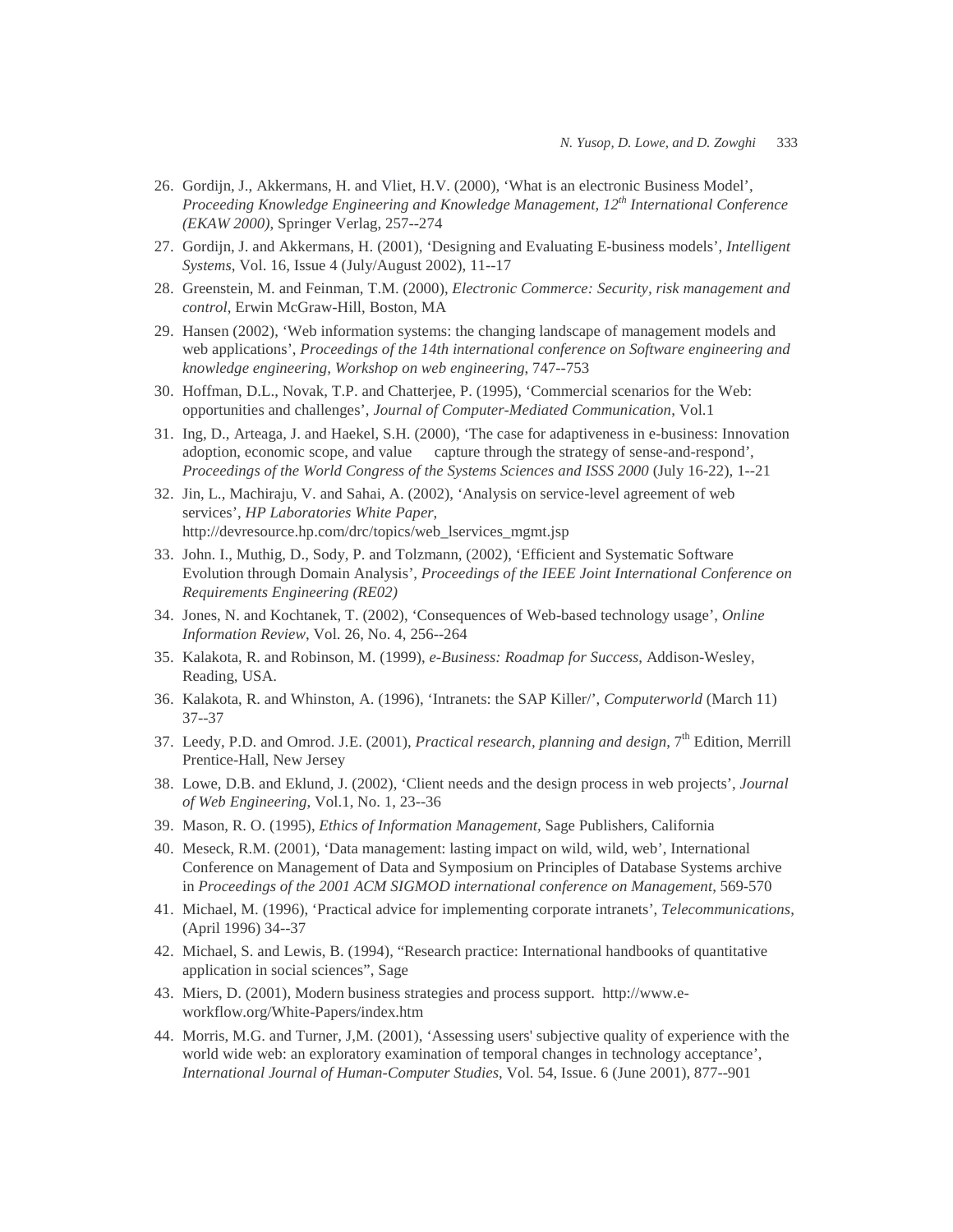- 334 *Impacts of Web Systems on their Domain*
- 45. Murray, J. (2003), 'Choosing the right web services management platform', *Fawcette Technical Publications.* http://devresource.hp.com/drc/topics/web\_services\_mgt.jsp#techpapers
- 46. Negash, S., Ryan, T. and Igbaria, M. (2002), 'Quality and effectiveness in Web-based customer support systems', *Information and Management*, Issue 2029, 1--12
- 47. Osmonbekov, T., Bello, D. C. & Gilliland, D. I. (2002), 'Adoption of electronic commerce tools in business procurement: enhanced buying center structure and processes', *Journal of Business & Industrial Marketing,* Vol. 17, No. 2, 151--166
- 48. Phan, D.D. (2002), 'E-business development for competitive advantages: a case study', *Information and Management*, Vol. 40, 581--590
- 49. Peng, Q. (2002), 'A survey and implementation framework for industrial-oriented Web-based applications', *Integrated Manufacturing Systems,* Vol. 13, No. 5, 319--327
- 50. Ramusson, E. (1999), 'Setting your sights in videoconferencing', *Sales and Marketing Management*, Vol.149. No.10, 106--106
- 51. Rotondaro, R.G. (2002), 'Defining the customer's expectations in e-business', *Industrial Management & Data Systems*, Vol.102, No. 9, 476--482. http://ejournals.ebsco.com/direct.asp?ArticleID=JEB0MCQPLNH2H0VRM56V
- 52. Rossi, G., Schwabe, D. and Guimares, R., (2001), 'Designing personalized web applications', *Proceedings of 10th International Conference of WWW (WWW10)*, ACM Press, 275--284
- 53. Sawyer, S., & Rosenbaum, H. (2000), 'Social Informatics in the Information Sciences', *Informing Science*, Vol. 3, No. 2, 89--96
- 54. Scharl, A. (2001), 'Explanation and exploration: Visualising the topology of web information systems', *International Journal of Human Computer Studies,* Vol. 55**,** 239—258. http://www.idealibrary.com
- 55. Scheer, A. and Habermann, F. (2000), 'Making ERP a success', *Communications of the ACM*, April 2000, Vol. 43, No. 4, 57--61
- 56. Schwabe, D., Guimares, R.M., and Rossi, G. (2002), 'Cohesive design of personalized web applications'*, IEEE Internet Computing* (March-April 2002), 34--42
- 57. Schwabe, D., and Rossi, G. (1998), 'An object-oriented approach to web-based application design', *Theory and Practice of Object Systems (TAPOS),* Vol. 4, No.4, 207--225
- 58. Spector, R. (2000), Amazon.com, Editora Campus, Brasil
- 59. Stockdale, R. and Standing, C. (2002), 'A framework for the selection of electronic marketplaces: a content analysis approach', *Internet Research: Electronic Networking Applications and Policy,* Vol.12, No.3, 221--234
- 60. Swatman, P.M.C, Swatman, P.A. and Fowler, D.C. (1994), 'A model of EDI integration and strategic business reengineering, *Journal of Strategic Information Systems*, Vol.3, No. 1, 41--60
- 61. Tang, S. M. (2000), 'An impact factor model of Intranet adoption: an exploratory and empirical research', *Journal of Systems and Software,* Vol. 51, No. 3, 157--173
- 62. Teo, H.H., Oh, LB., Liu, C. and Wei, K.K. (2003), 'An empirical study of the effects of interactivity on web user attitude', *International Journal of Human-Computer Studies*, Vol. 58, Issue 3 (March 2003), 281--305
- 63. Turban, E., Lee, J. King, D and Chung, H.M. (2000), *Electronic Commerce: A managerial perspective,* Prentice-Hall, U.S.A.
- 64. Wheelen, T. L. and Hunger, J.D. (1998), *Strategic Management and Business Policy: Entering 21st Century Global Society,* Addison Wesley, U.S.A.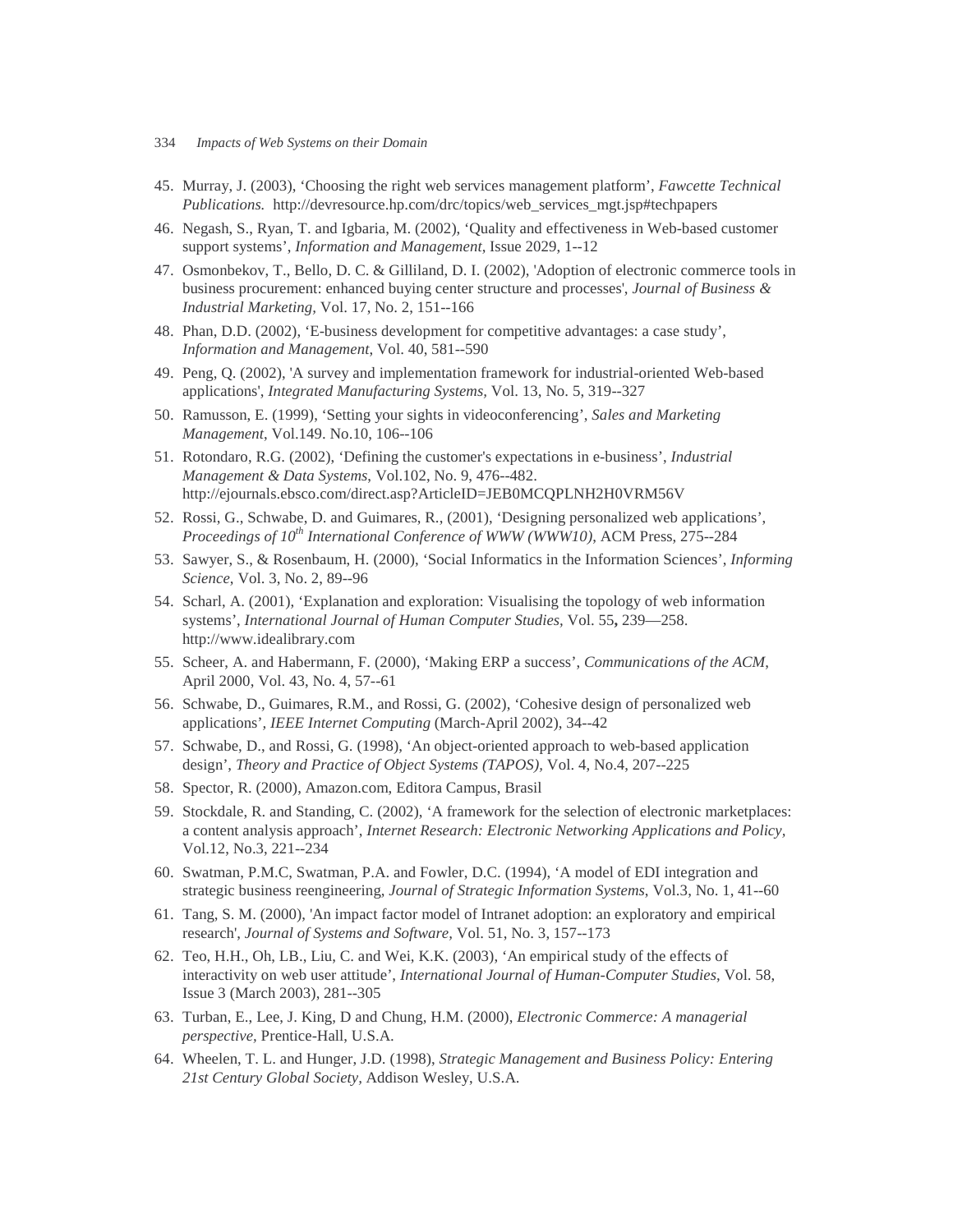# **Appendix 1: Characteristics of the business environment that impact and/or are impacted by the web system**

The following table summarises the characteristics of the business environment that impact on, and/or are impacted by, a web system. The numbers in brackets ( ) displayed on each characteristic correspond to the numbers in Figure 2.

## *Key: Facets of the Domain Impacted*

- $O\Theta S$ : Organisation characteristic that impacts on the System characteristic but which is in turn directly impacted by the system. Hence the organisation and system characteristics are mutually influenced, thus identified as being the characteristic in the Domain of Mutual Influence
- $S \rightarrow S$ : System characteristic that are mutually influenced by another system characteristic

 $O \rightarrow S$ : Organisation characteristic that impact on System characteristic

 $S \rightarrow S$ : *S: System characteristic that impact on another system characteristic* 

*S* → *DOE: System characteristic that impact on characteristic of the Domain of Effect* 

 $DOC \rightarrow S$ : Characteristic that provides the context for the system which impact on the system.

#### *Explanations for Level of Impact:*

- High: Significant Impact. Impact that change the business model, business process, customer-supplier relationships, value offering, organization structure and system
- Medium: Impact that change some parts of the business model, business process, customer-supplier relationships, value offering, organization structure and system
- Low: Minimal impact. Impact that do not drive significant change to the business model, business process, customer-supplier relationships, value offering, organization structure and system

|              | <b>Characteristics</b><br>which affect                                                                                                                                               | <b>Characteristics</b><br>that are affected                                                                                                   | Types of<br>Web<br>systems | Facets of<br>the<br><b>Domain</b><br>Impacted | Effect<br>οf<br>Impact                                          | Level of<br>Impact                                                                               | <b>Sources</b>                                                                                                                          |
|--------------|--------------------------------------------------------------------------------------------------------------------------------------------------------------------------------------|-----------------------------------------------------------------------------------------------------------------------------------------------|----------------------------|-----------------------------------------------|-----------------------------------------------------------------|--------------------------------------------------------------------------------------------------|-----------------------------------------------------------------------------------------------------------------------------------------|
| $\mathbf{1}$ | Goods and services<br>delivery to market<br>(1)<br>Cycle time of<br>product ordering and<br>delivery(2)<br>Ordering process (3)<br>Multiple interactions<br>within components<br>(4) | Time and speed of<br>org. decision-<br>making process $(5)$<br>Time of workflow<br>process)<br>Speed of workflow<br>process<br>Time (latency) | Internet/<br>Extranet      | $O \leftrightarrow S$                         | Positive<br>Positive<br>and<br>Negative<br>Positive<br>Positive | High (all<br>aspects)<br>High (all<br>aspects)<br>High (all<br>aspects)<br>High (all<br>aspects) | Byrne (2000)<br>Jones and<br>Kochtanek (2002)<br>Golicic et al<br>(2002)<br>Greenstein and<br>Feinman (2000),<br>Turban et al<br>(2000) |
| 2            | Supply chain<br>intermediation and<br>disintermediation in<br>(6)<br>Access levels<br>differentiation (7)<br>Customer value (8)                                                      | Value Exchange (9)                                                                                                                            | Extranet                   | $O \leftrightarrow S$                         | Positive                                                        | Medium for<br>all aspect<br><b>EXCEPT</b><br>High for<br>value<br>offering                       | Gordijn and<br>Akkermans<br>$(2001)$ ,<br>Gordijn et al<br>(2000)<br>John et al $(2002)$<br>Turban et al<br>(2000)                      |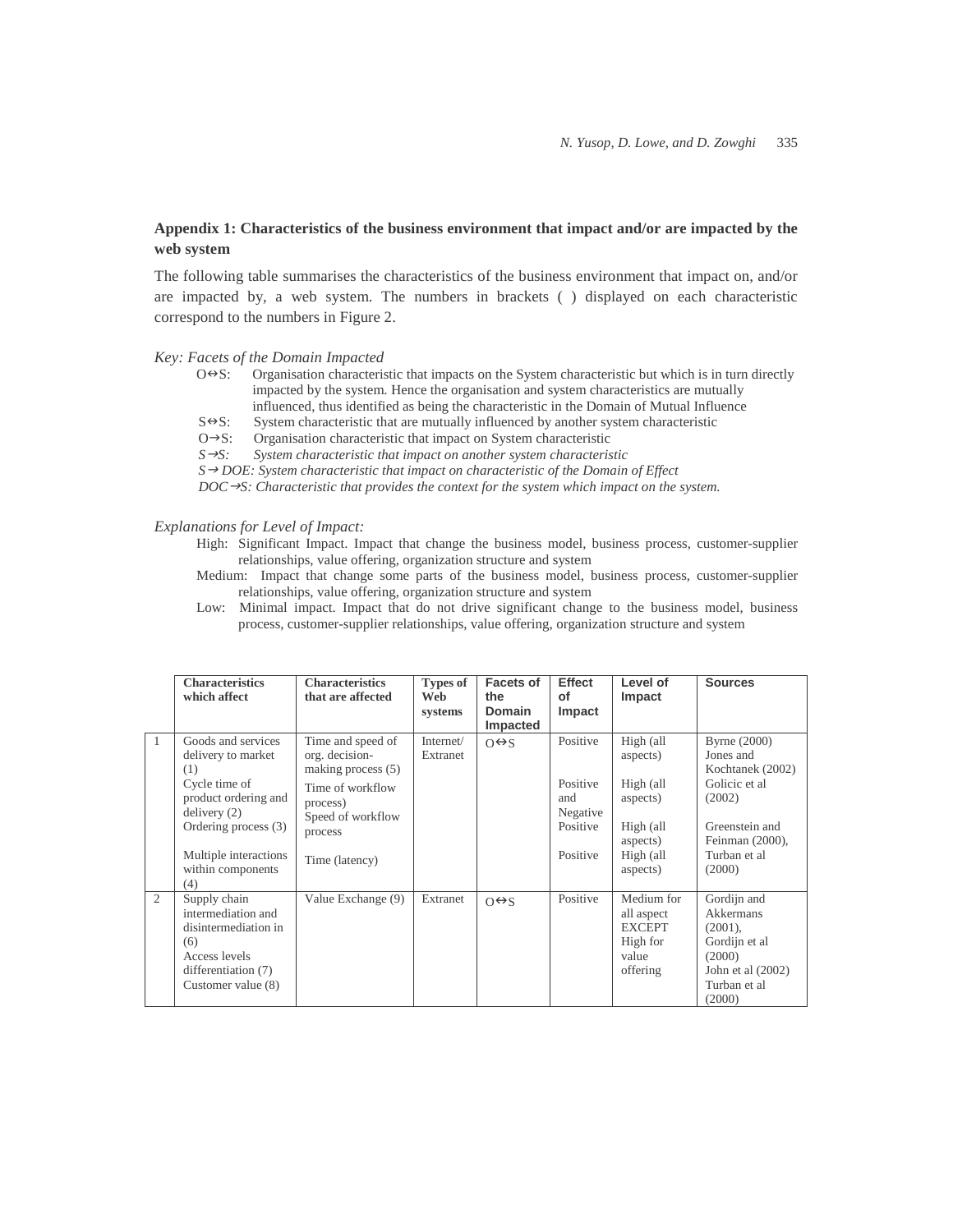|                | <b>Characteristics</b><br>which affect                                                                                        | <b>Characteristics</b><br>that are affected                   | <b>Types of</b><br>Web<br>systems | <b>Facets of</b><br>the<br><b>Domain</b><br>Impacted | <b>Effect</b><br>of<br>Impact                       | Level of<br>Impact                                                                           | <b>Sources</b>                                                                                                               |
|----------------|-------------------------------------------------------------------------------------------------------------------------------|---------------------------------------------------------------|-----------------------------------|------------------------------------------------------|-----------------------------------------------------|----------------------------------------------------------------------------------------------|------------------------------------------------------------------------------------------------------------------------------|
| $\overline{3}$ | Service<br>personalization (10)<br>Robots to monitor<br>promotion activities<br>(11)<br>Multiple response<br>generations (12) | Scalability (13)                                              | Internet/<br>Extranet             | $S \leftrightarrow S$                                | Negative                                            | High for<br>System                                                                           | Arlitt et al (2001),<br>Arlitt and Jin<br>$(2000)$ ,<br>Challenger et al<br>(1999), Fielding<br>and Taylor (2000)            |
| $\overline{4}$ | Real time access.<br>easy to use<br>interfaces,<br>interactivity (14)                                                         | Usability $(15)$                                              | All                               | $S \leftrightarrow S$                                | Positive                                            | Medium (all<br>aspects)                                                                      | Hansen (2002),<br>Teo et al (2003),<br>Morris and Turner<br>(2001)                                                           |
| 5              | Collaboration and<br>communication<br>support $(16)$<br>Interface between<br>systems $(17)$                                   | Communications<br>interface (18)                              | Internet                          | $O \leftrightarrow S$                                | Positive                                            | High (all<br>aspects)                                                                        | Peng (2002)<br>Fielding and<br>Taylor (2000),<br>Turban et al<br>(2002)                                                      |
| 6              | Unspecified system<br>characteristics                                                                                         | Navigation<br>structure (19)                                  | All                               | $S \rightarrow S$                                    | Positive<br>and<br>Negative                         | Medium (all<br>aspects)                                                                      | Scharl (2001),<br>Conklin (1987),<br>Schwabe et al<br>(2001)                                                                 |
| 7              | Security threat to<br>org. proprietary data<br>(20)<br>Internet<br>infrastructure<br>security threat (21)                     | Security (22)                                                 | All                               | $O \leftrightarrow S$                                | Negative<br>Negative<br>Negative                    | High (all<br>aspects)                                                                        | Murray (2003),<br>Osmonbekov et al<br>(2003)<br>Chakrabarti and<br>Manimaran<br>(2002)                                       |
| 8              | Unspecified<br>organisation<br>characteristics                                                                                | Intra-organisational<br>communication &<br>collaboration (23) | Intranet                          | $O \rightarrow S$                                    | Positive                                            | High (all<br>aspect)<br>Low for all<br>aspect<br><b>EXCEPT</b><br>Medium for<br>organisation | Tang (2000)<br>Michael (1996),<br>Ciborra (1996)                                                                             |
| 9              | Unspecified system<br>characteristics                                                                                         | <b>Business Process</b><br>(24)                               | Intranet/<br>Extranet             | $S \rightarrow S$                                    | Positive                                            | Medium (all<br>aspects)                                                                      | Fowler (1998),<br>Coltman et al<br>$(2002)$ ,<br>Giaglis (1999),<br>Scheer and<br>Habermann (2000<br>Swatman et al<br>(1994) |
| 10             | Network<br>infrastructure use<br>(25)<br>Quality (26)                                                                         | Customer<br>Expectation (27)                                  | Intranet/<br>Extranet             | $s \rightarrow$ DOE                                  | Positive<br>and<br>Negative                         | Medium (all<br>aspects                                                                       | Gaedke and<br>Turowski (2000)<br>Rotondaro (2002)                                                                            |
| 11             | Document routing,<br>retrieval and<br>approval process<br>(28)<br>Process of ordering<br>(29)                                 | Workflow process<br>(30)                                      | Intranet/<br>Extranet             | $s \rightarrow$ DOE                                  | Positive<br>Positive<br>Positive<br>and<br>Negative | Medium (all<br>aspects                                                                       | Miers (2001)<br>Ames et al (1997)<br>Cunningham<br>(1999)                                                                    |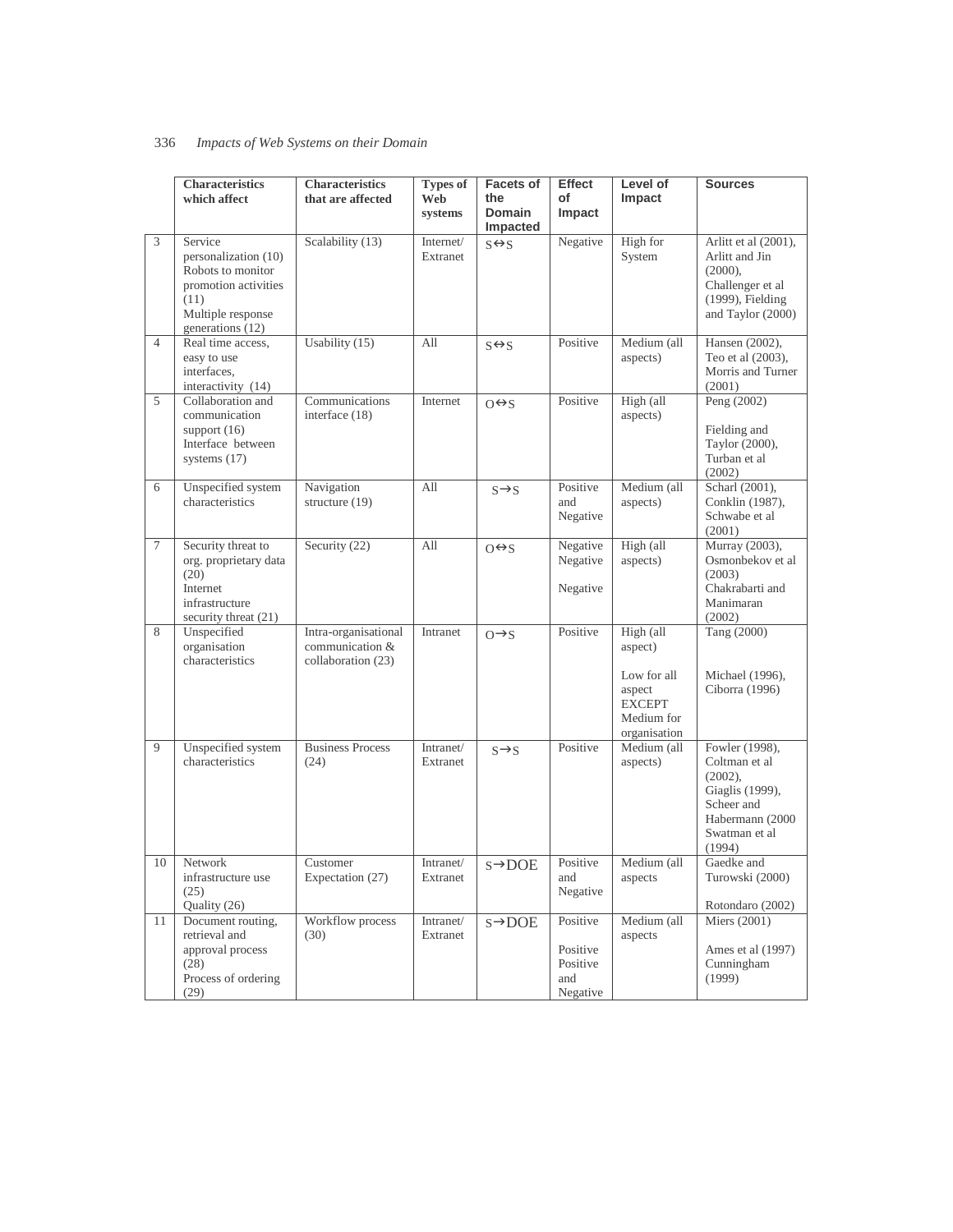|    | <b>Characteristics</b><br>which affect                                                                                                               | Characteristics<br>that are affected                           | <b>Types of</b><br>Web<br>systems | <b>Facets of</b><br>the<br><b>Domain</b><br>Impacted | Effect<br>of<br>Impact      | Level of<br>Impact                                                            | <b>Sources</b>                                                                                             |
|----|------------------------------------------------------------------------------------------------------------------------------------------------------|----------------------------------------------------------------|-----------------------------------|------------------------------------------------------|-----------------------------|-------------------------------------------------------------------------------|------------------------------------------------------------------------------------------------------------|
| 12 | Change from mass<br>production<br>manufacturing to<br>demand-driven<br>manufacturing (31)<br>To attain a more<br>efficient purchase<br>method $(32)$ | Material Purchase<br>Method (33)                               | Extranet                          | $O \rightarrow S$                                    | Positive                    | Medium (all<br>aspects)                                                       | Turban et al<br>(2000)                                                                                     |
| 13 | Information<br>accuracy, currency,<br>output timeliness<br>and relevance (34)                                                                        | <b>Information Quality</b><br>(35)                             | All                               | $S \rightarrow S$                                    | Positive                    | Low for all<br>aspect<br><b>EXCEPT</b><br>Medium for<br>value<br>offering     | Negash et al<br>(2002)                                                                                     |
| 14 | Dynamic data,<br>complex web page<br>design(36)                                                                                                      | System<br>Performance (37)                                     | Internet                          | $S \rightarrow S$                                    | Positive                    | High (for all<br>aspects)                                                     | Challenger et al<br>(2002), Challenger<br>(2000)                                                           |
| 15 | Management and<br>improving org.'s<br>relationship with<br>customer and<br>supplier (38)                                                             | Relationship<br>Management (39)                                | Extranet/<br>Internet             | $O \leftrightarrow S$                                | Positive<br>Positive        | Medium (all<br>aspects)<br>Medium (all<br>aspects)                            | Dignum $(2002)$                                                                                            |
| 16 | Data accuracy,<br>reliability, system<br>flexibility, ease of<br>use $(40)$                                                                          | <b>System Quality</b><br>(41)                                  | All                               | $S \rightarrow S$                                    | Positive                    | Medium for<br>all aspect<br><b>EXCEPT</b><br>High for<br>System               | Negash et al<br>(2002)                                                                                     |
| 17 | Web adoption cost<br>(42)<br>System acquisition<br>cost(43)<br>Transaction cost<br>(44)                                                              | Cost(45)                                                       | All                               | $O \leftrightarrow S$                                | Positive                    | Medium (all<br>aspects)                                                       | Osmonbekov et al<br>$(2002)$ ,<br>Kalakota and<br>Whinston (1996),<br>Ardagna and<br>Francalanci<br>(2002) |
| 18 | Customers' orders<br>and requests (46)<br>Orders to be viewed<br>on customers' own<br>system $(47)$                                                  | Integration of front<br>and back-end office<br>system $(48)$   | Extranet/<br>Internet             | $C \rightarrow S$                                    | Positive<br>and<br>Negative | High for<br>System<br>(medium for<br>trading<br>partners and<br>organisation) | Dignum (2002)                                                                                              |
| 19 | Interoperability<br>problems of<br>different web<br>applications and<br>tools $(49)$                                                                 | Integration of<br>different web<br>system applications<br>(50) | Internet                          | $S \leftrightarrow S$                                | Positive<br>and<br>Negative | High for<br>System<br>medium for<br>organisation)                             | Bohner (2002),<br>Jin et al (2002),<br>Bussler et al<br>$(2003)$ , Gaedke<br>and Turowski<br>(2000)        |
| 20 | Customisable and<br>personalisable web<br>application (51)                                                                                           | Personalisation of<br>service and product<br>offering (52)     | Extranet/<br>Intranet             | $S \rightarrow S$                                    | Positive                    | Medium for<br>System                                                          | Schwabe et al<br>$(2002)$ , Schwabe<br>and Rossi (1998),<br>Rossi et al (2001)                             |
| 21 | Competition from<br>existing and new<br>firms $(53)$                                                                                                 | None reported                                                  | Internet                          | $C \rightarrow S$                                    | Negative<br>Negative        | Medium (all<br>aspects)<br>High (all<br>aspects<br>except<br>System)          | Wheelen and<br>Hunger (1998),<br>Chan and Peel<br>(1998)<br>Ing et al $(2000)$                             |
| 22 | Legal, ethical, govt<br>regulation (54)                                                                                                              | None reported                                                  | All                               | $DOC \rightarrow S$                                  | Positive<br>and<br>Negative | Low (all<br>aspects)                                                          | Turban et al<br>(2000),<br>Mason (1995)                                                                    |